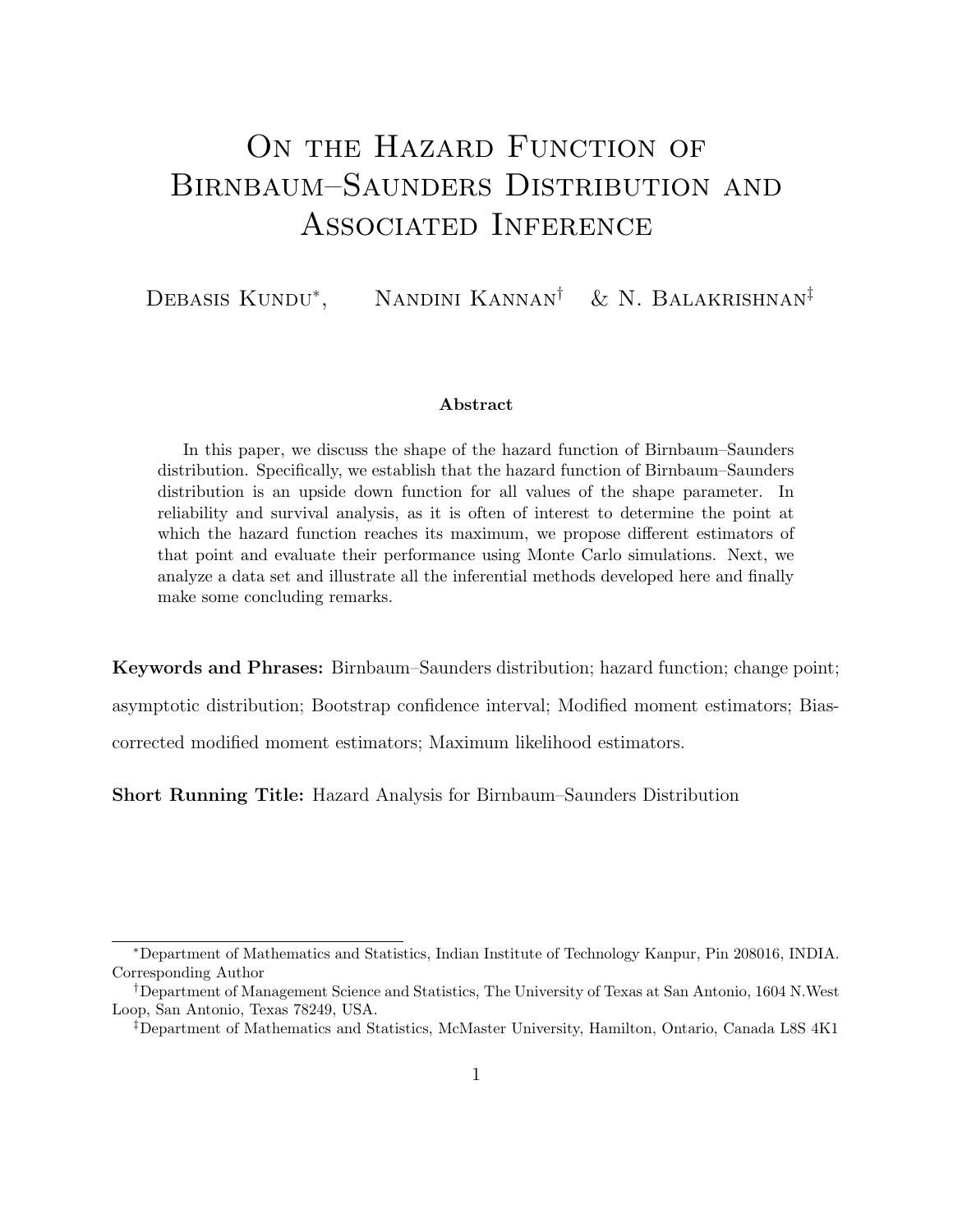#### 1 INTRODUCTION

The two-parameter Birnbaum-Saunders (BS) distribution was originally proposed by Birnbaum and Saunders [4, 5] as a failure time distribution for fatigue failure caused under cyclic loading. The cumulative distribution function (CDF) of a two-parameter BS random variable  $T$  is of the form

$$
F(t; \alpha, \beta) = \Phi\left[\frac{1}{\alpha} \left\{ \left(\frac{t}{\beta}\right)^{\frac{1}{2}} - \left(\frac{\beta}{t}\right)^{\frac{1}{2}} \right\} \right], \quad 0 < t < \infty, \quad \alpha, \beta > 0,
$$
 (1)

where  $\Phi(\cdot)$  is the standard normal CDF. The parameters  $\alpha$  and  $\beta$  in (1) are the shape and scale parameters, respectively. Although the BS distribution was originally proposed as a failure time distribution for fatigue failure under the assumption that the failure is due to development and growth of a dominant crack, a more general derivation was provided by Desmond [9] based on a biological model. Desmond [9] also strengthened the physical justification for the use of this distribution by relaxing the assumptions made originally by Birnbaum and Saunders [4]. Some recent work on the BS distribution can be found in Balakrishnan et al. [2], Chang and Tang [7, 8], Dupuis and Mills [10], From and Li [11], Lemonte et al. [16], Rieck [23, 24], Ng et al. [18, 19], Owen [20] and Xie and Wei [26]. A concise review of different developments on the BS distribution until 1995 can be found in the book by Johnson et al. [14].

It is known (see, for example, Johnson et al. [14]) that the density function of the BS distribution is unimodal. Though several articles have been published in the last three decades regarding different inferential methods for the parameters of the BS distribution and their properties, yet the shape of the hazard function has not been examined possibly due to its complex form. Mann *et al.* [17] mentioned that the hazard function of the BS distribution is not an increasing function of t, although they did not provide a formal proof for it. In this paper, we first formally prove that the hazard function of the BS distribution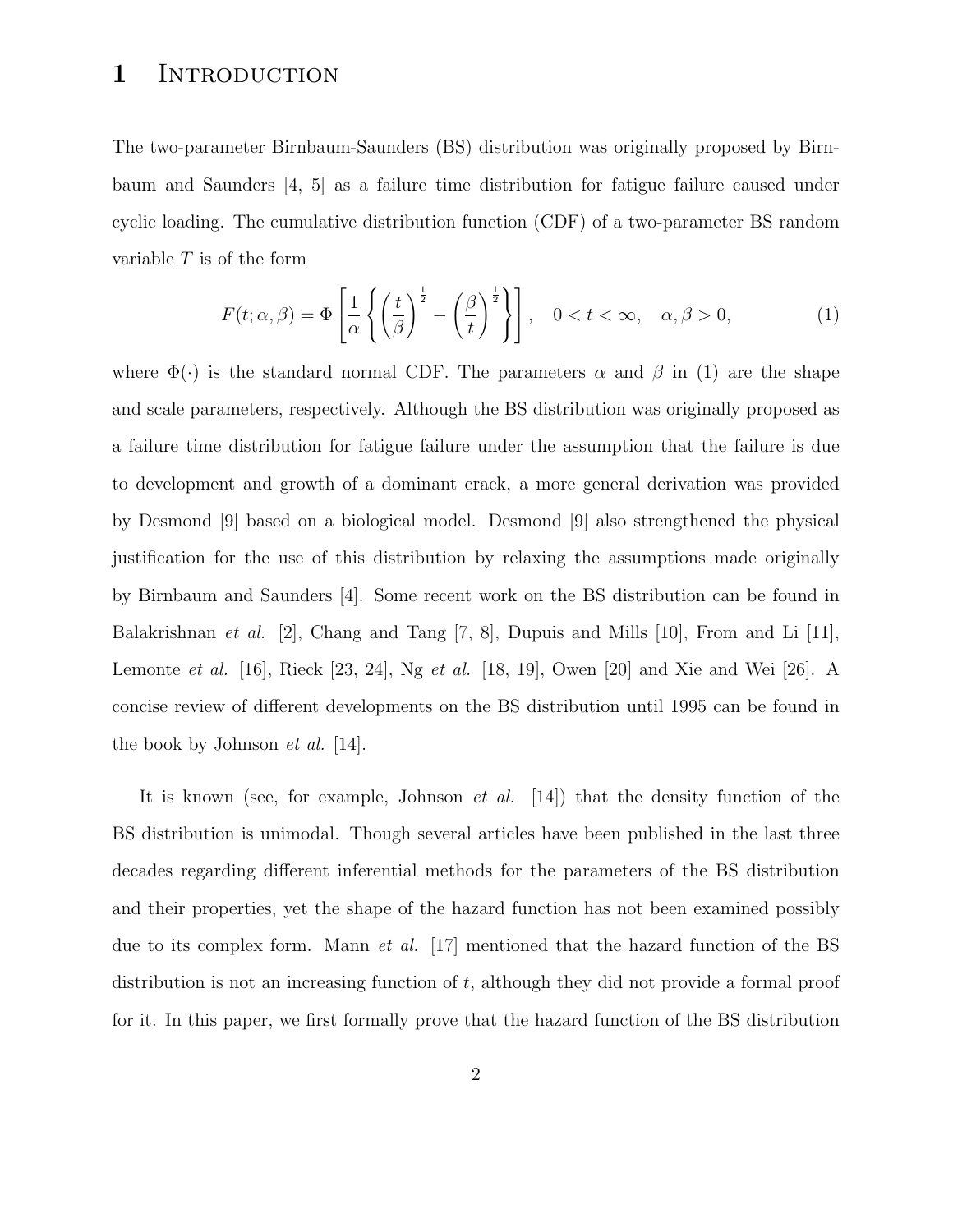is indeed an upside down function of  $t > 0$  for all values of the shape parameter  $\alpha$  and scale parameter  $\beta$ .

It is not uncommon to model survival and failure time data by distributions which have monotone hazard function. But in many practical situations, the hazard function is not monotone and in fact it increases up to a point and then decreases. For example, in the study of recovery from breast cancer, it has been observed by Langlands *et al.* [15] that the maximum mortality occurs after about three years and then it decreases slowly over a fixed period of time. Yet another example concerns the Veteran Administration lung cancer trial which revealed that the failure rates for both low and high performance status groups are upside down (Bennett [3]). In these cases, a quantity of natural interest is the point at which the hazard function is maximum; see Gupta *et al.* [13]. Hereafter, we refer to this point as the change point of the hazard function as the monotonicity changes from increasing to decreasing at that point.

In this paper, we investigate the change point of the hazard function of the BS distribution and discuss some methods of estimation for that change point.

Since the change point is a function of the two parameters of the BS distribution, it would be logical to estimate the change point by replacing the parameters by their estimates. Several estimation methods have been discussed by Ng et al. [18] who have observed that the modified moment estimators (MMEs) and the bias-corrected modified moment estimators (BCMMEs), in particular, are quite efficient and are also easy to implement computationally. For this reason, we propose to estimate the change point by replacing the two unknown parameters by the corresponding MMEs and BCMMEs. Next, we obtain the asymptotic distributions of these estimators of the change point. We also suggest the use of nonparametric bootstrap method to obtain confidence intervals for the change point. We then evaluate the performance of these estimators in terms of bias and variance by means of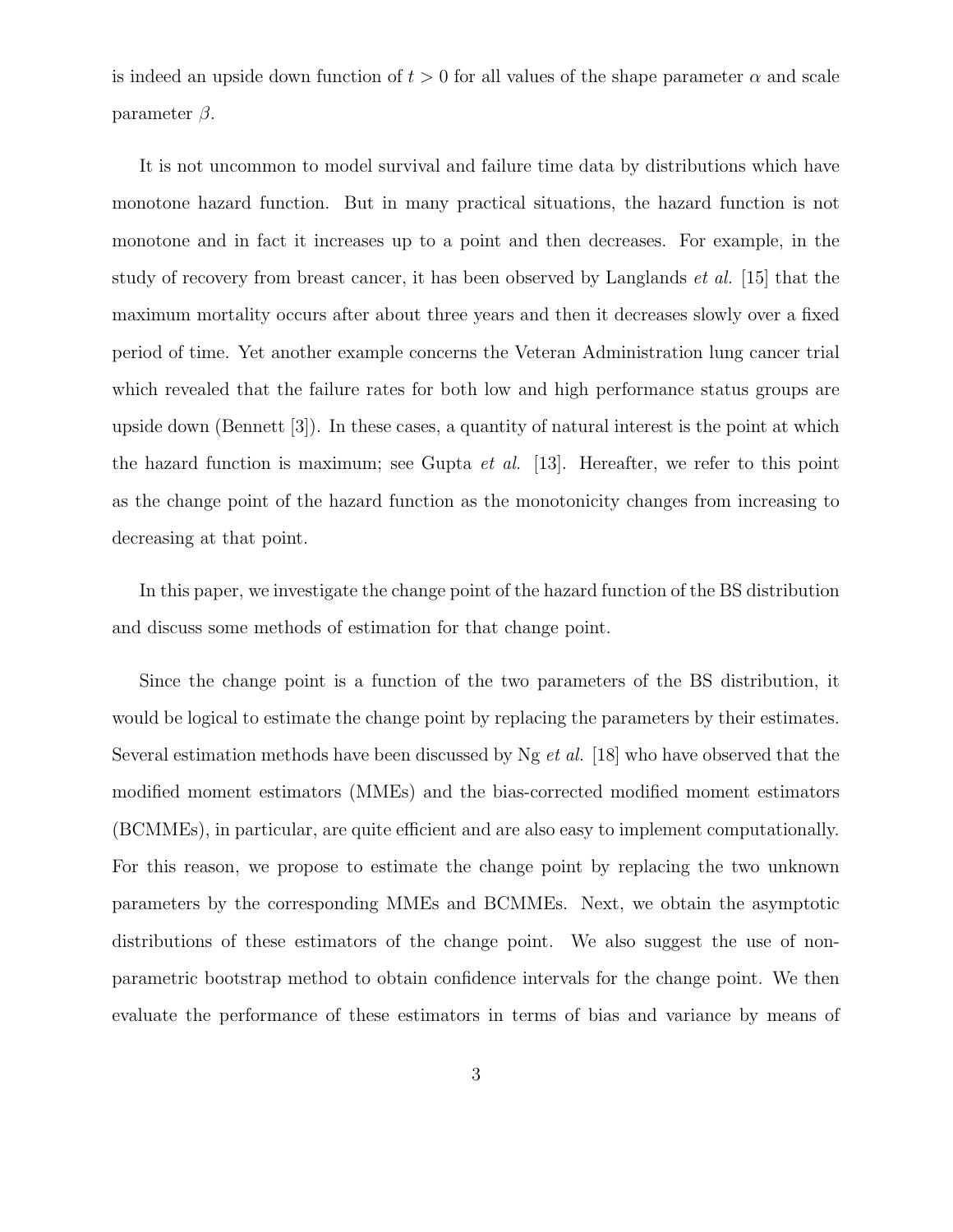Monte Carlo simulations for small, moderate and large sample sizes. Finally, we analyze a real data set and illustrate all the inferential methods discussed here.

In Section 2, we briefly describe some basic characteristics of the BS distribution. In Section 3, we establish formally that the shape of the hazard function of the BS distribution is upside down. In Section 4, we show that the change point of the hazard function can be determined as a solution of a non-linear equation. An approximation of this change point is also suggested. In Section 5, different methods of estimation of the change point are discussed. In Section 6, some comparative results based on Monte Carlo simulations are presented. After a data set is analyzed in Section 7, some concluding remarks are finally made in Section 8.

## 2 BIRNBAUM–SAUNDERS DISTRIBUTION

The probability density function (PDF) of a two-parameter BS random variable T corresponding to the CDF in (1) is given by

$$
f(t; \alpha, \beta) = \frac{1}{2\sqrt{2\pi}\alpha\beta} \left[ \left(\frac{\beta}{t}\right)^{1/2} + \left(\frac{\beta}{t}\right)^{3/2} \right] exp\left[ -\frac{1}{2\alpha^2} \left(\frac{t}{\beta} + \frac{\beta}{t} - 2\right) \right], \ 0 < t < \infty, \ \alpha, \beta > 0. \tag{2}
$$

Consider now the monotone transformation

$$
X = \frac{1}{2} \left[ \left( \frac{T}{\beta} \right)^{\frac{1}{2}} - \left( \frac{T}{\beta} \right)^{-\frac{1}{2}} \right]
$$
 (3)

or

$$
T = \beta \left\{ 1 + 2X^2 + 2X(1 + X^2)^{\frac{1}{2}} \right\};\tag{4}
$$

then from  $(1)$ , it readily follows that X is distributed as normal with mean zero and variance  $(\alpha^2/4)$ . The transformation in (4) is a very useful transformation as it enables the determination of the moments of  $T$  through known results on expectations of functions of  $X$ . For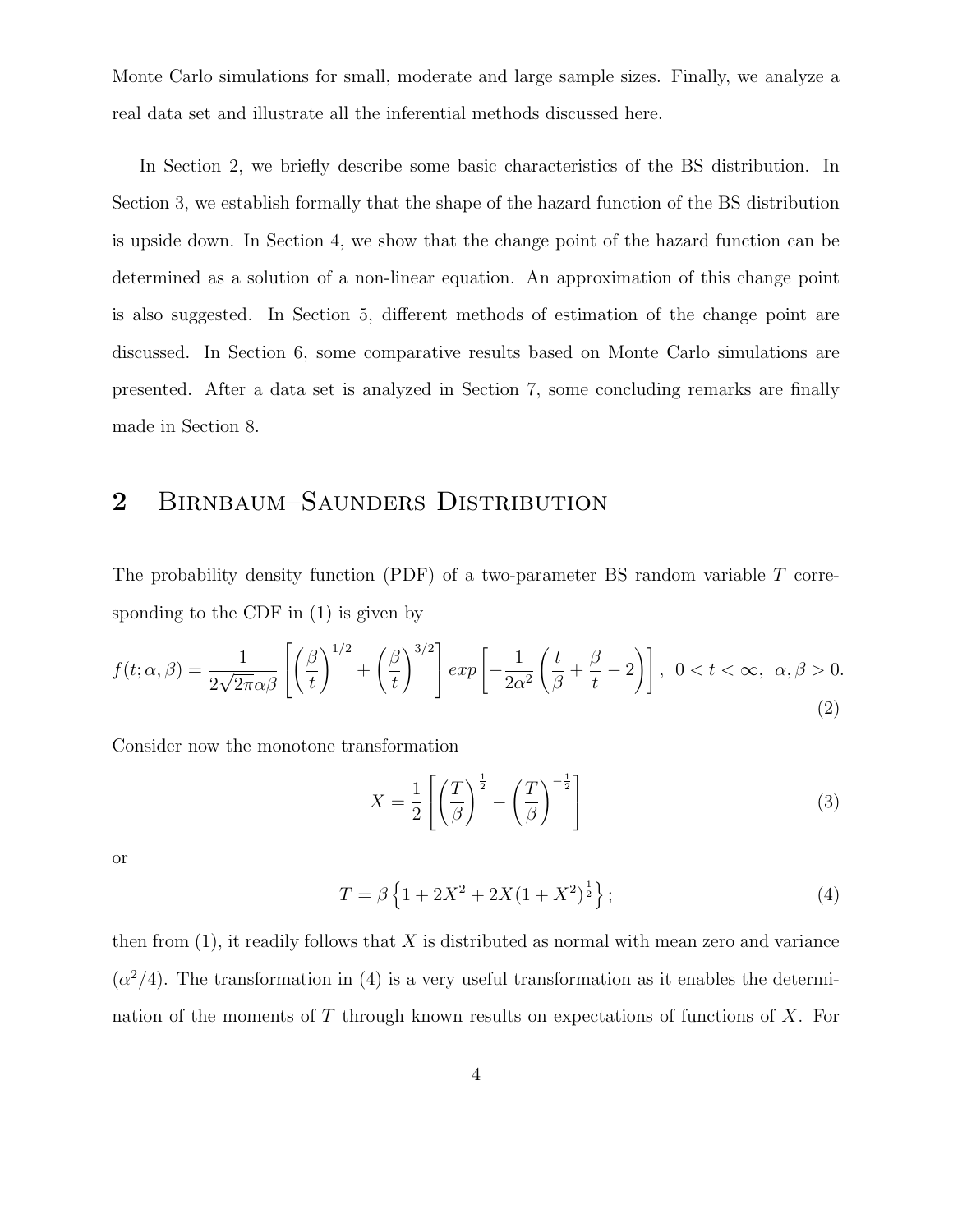example, we have:

$$
E(T) = \beta \left( 1 + \frac{1}{2} \alpha^2 \right),\tag{5}
$$

$$
V(T) = (\alpha \beta)^2 \left( 1 + \frac{5}{4} \alpha^2 \right),\tag{6}
$$

$$
\beta_1(T) = \frac{16\alpha^2(11\alpha^2 + 6)}{(5\alpha^2 + 4)^3},\tag{7}
$$

$$
\beta_2(T) = 3 + \frac{6\alpha^2 (93\alpha^2 + 41)}{(5\alpha^2 + 4)^2},\tag{8}
$$

where  $E(T)$ ,  $V(T)$ ,  $\beta_1(T)$  and  $\beta_2(T)$  are the expected value, variance, coefficient of skewness, and coefficient of kurtosis, respectively. It can also be easily shown that if  $T$  has a BS distribution with parameters  $\alpha$  and  $\beta$ , then  $T^{-1}$  also has a BS distribution with parameters  $\alpha$  and  $\beta^{-1}$ , respectively.

# 3 Shape of the Hazard

To examine the shape of the hazard function, let us assume that the scale parameter  $\beta = 1$ , without loss of any generality. Let us consider the function

$$
\epsilon(t) = t^{\frac{1}{2}} - t^{-\frac{1}{2}} \tag{9}
$$

for which

$$
\epsilon'(t) = \frac{d}{dt}\epsilon(t) = \frac{1}{2}\left(t^{-\frac{1}{2}} + t^{-\frac{3}{2}}\right) = \frac{1}{2t}\left(t^{\frac{1}{2}} + t^{-\frac{1}{2}}\right), \quad \epsilon''(t) = \frac{d}{dt}\epsilon'(t) = -\frac{1}{4t^2}\left(t^{\frac{1}{2}} + 3t^{-\frac{1}{2}}\right),\tag{10}
$$

and also

$$
\epsilon^2(t) = t + \frac{1}{t} - 2. \tag{11}
$$

The density function of the BS distribution in (2) (for  $\beta = 1$ ) is then

$$
f(t; \alpha) = \frac{1}{\sqrt{2\pi}\alpha} \epsilon'(t) e^{-\frac{1}{2\alpha^2} \epsilon^2(t)}
$$
\n(12)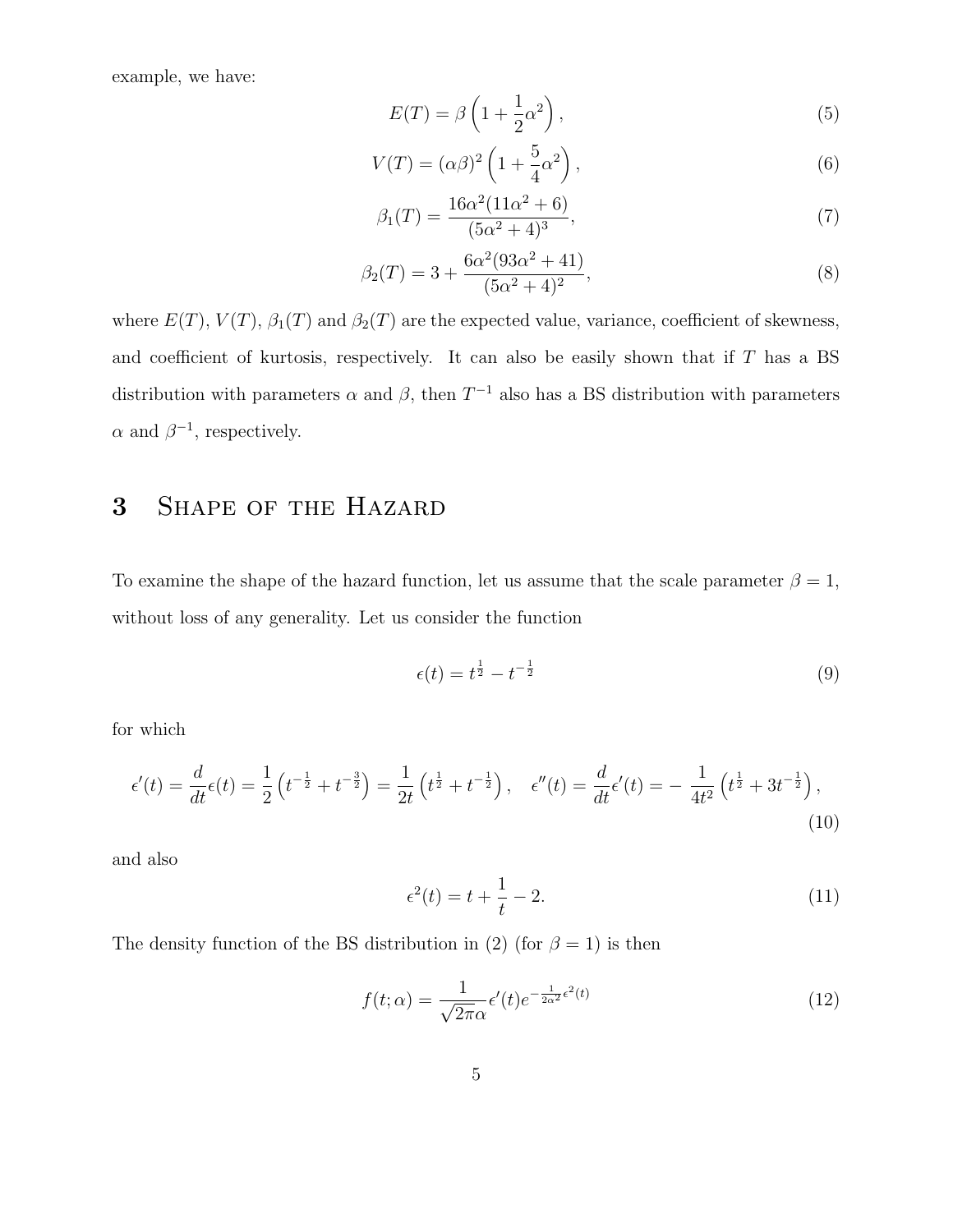which, in conjunction with the expression of the distribution function in (1), gives the hazard function as

$$
h(t; \alpha) = \frac{f(t; \alpha)}{1 - F(t; \alpha, 1)} = \frac{\frac{1}{\sqrt{2\pi\alpha}} \epsilon'(t) e^{-\frac{1}{2\alpha^2} \epsilon^2(t)}}{\Phi\left(-\frac{\epsilon(t)}{\alpha}\right)}.
$$
(13)

From (13), the shape of  $h(t; \alpha)$  is not at all clear. We need the following lemmas for establishing our main result regarding the shape of the hazard function  $h(t; \alpha)$  in (13).

LEMMA 1: Suppose  $f(t)$ , for  $t > 0$ , is the density function of a positive real-valued continuous random variable,  $f'(t)$  is the derivative of  $f(t)$ , and  $\eta(t) = -\frac{f'(t)}{f(t)}$  $\frac{f'(t)}{f(t)}$ . Then, if there exists a  $t_0$ such that  $\eta'(t) > 0 \ \forall \ t \in (0, t_0), \ \eta'(t_0) = 0$  and  $\eta'(t) < 0 \ \forall \ t \in (t_0, \infty)$ , the hazard function corresponding to  $f(t)$  is either an upside down or a decreasing function of t.

PROOF: See Glaser [12].

 $\triangle$ 

Lemma 2: The hazard function of Birnbaum–Saunders distribution is either an upside down or a decreasing function of  $t > 0$ , for all values of the shape parameter  $\alpha$ .

PROOF: In this case, upon differentiating  $f(t; \alpha)$  in (12) with respect to t, we readily get

$$
f'(t; \alpha) = \frac{1}{\sqrt{2\pi}\alpha} e^{-\frac{1}{2\alpha^2} \epsilon^2(t)} \left( \epsilon''(t) - \frac{1}{\alpha^2} (\epsilon'(t))^2 \epsilon(t) \right);
$$

consequently, we obtain

$$
\eta(t; \alpha) = -\frac{f'(t; \alpha)}{f(t; \alpha)} = -\left[\frac{\epsilon''(t)}{\epsilon'(t)} - \frac{\epsilon(t)\epsilon'(t)}{\alpha^2}\right] = \frac{1}{2t} + \frac{1}{t(t+1)} + \frac{1}{2\alpha^2} - \frac{1}{2\alpha^2 t^2}
$$

and

$$
\eta'(t; \alpha) = \frac{s(t; \alpha)}{2(t+1)^2 \alpha^2 t^3},
$$

where

$$
s(t; \alpha) = -\alpha^2 t^3 + (-6\alpha^2 + 2)t^2 + (-3\alpha^2 + 4)t + 2.
$$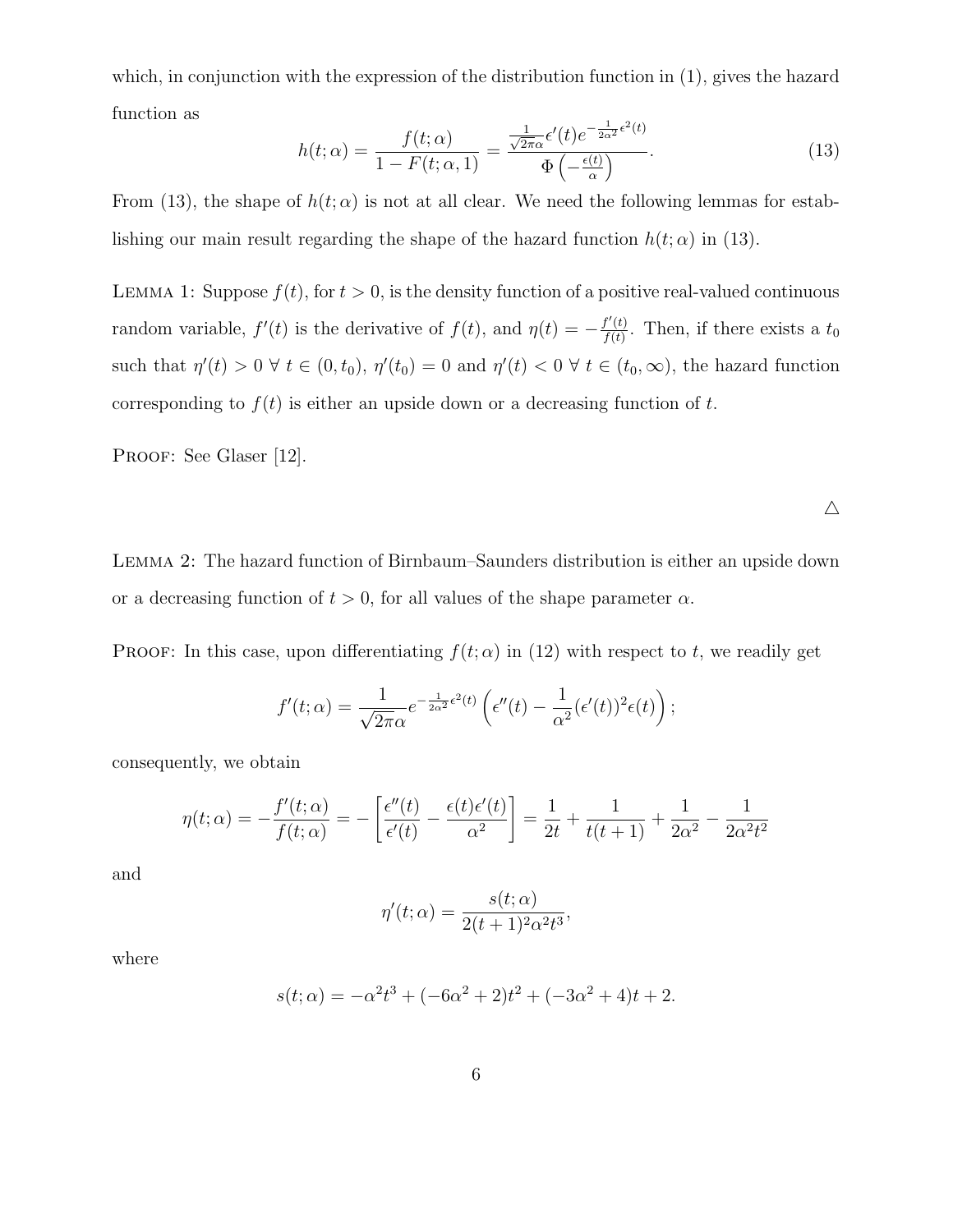Observe that  $s(0; \alpha) = 2$  and  $s(\infty; \alpha) = \lim_{t \to \infty} s(t) = -\infty$ . It is clear that the signs of  $s(t; \alpha)$  and  $\eta'(t; \alpha)$  are the same  $\forall t > 0$ . Let us consider the roots of

$$
s'(t; \alpha) = -3\alpha^2 t^2 + 2(-6\alpha^2 + 2)t + (-3\alpha^2 + 4) = 0.
$$
 (14)

Since the discriminant of the above quadratic equation

$$
4(27\alpha^4 - 12\alpha^2 + 4) = 4\left\{(3\alpha^2 - 2)^2 + 18\alpha^4\right\}
$$

is always positive, both roots of the quadratic equation in (14) are real and are given by

$$
\frac{-2(-6\alpha^2+2) \pm \sqrt{4(-6\alpha^2+2)^2+12\alpha^2(-3\alpha^2+4)}}{-6\alpha^2}.
$$

It can be easily seen that if  $0 < \alpha < \sqrt{\frac{4}{3}}$  $\frac{4}{3}$ , one root is positive and the other one is negative. Let us denote the two roots by  $r_1$  and  $r_2$ , where  $r_1 < r_2$ .

CASE 1: 
$$
0 < \alpha < \sqrt{\frac{4}{3}}
$$

In this case,  $r_1 < 0$ ,  $r_2 > 0$  and  $s'(0; \alpha) = -3\alpha^2 + 4 > 0$ . Hence,  $s'(t; \alpha) < 0$  for  $t < r_1$ ,  $s'(t; \alpha) > 0$  for  $r_1 < t < r_2$ , and  $s'(t; \alpha) < 0$  for  $t > r_2$ . This implies that  $s(t; \alpha)$  is a decreasing function of t from  $-\infty$  to  $r_1$ , is an increasing function of t from  $r_1$  to  $r_2$ , and is a decreasing function of t again from  $r_2$  to  $\infty$ . Now, upon using the facts that  $s(0; \alpha) = 2$  and  $s(\infty;\alpha) = -\infty$ , it readily follows that there exists a  $t_0$  such that  $s(t; \alpha) > 0 \ \forall \ t \in (0, t_0)$ ,  $s(t_0; \alpha) = 0$ , and  $s(t; \alpha) < 0 \ \forall \ t > t_0$ .

CASE 2:  $\alpha \geq \sqrt{\frac{4}{3}}$ 3

In this case, by writing the second term of  $s'(t; \alpha)$  in (14) as  $2(-6\alpha^2 + 8)t - 12t$ , we see that  $s'(t; \alpha) < 0$  for all  $t > 0$ . Hence,  $s(t; \alpha)$  is a decreasing function of t for  $t > 0$  and it decreases from 2 to  $-\infty$  which readily implies that there exists a  $t_0 > 0$  such that  $s(t; \alpha) > 0 \ \forall t \in$  $(0, t_0), s(t_0; \alpha) = 0, \text{ and } s(t; \alpha) < 0 \ \forall \ t > t_0.$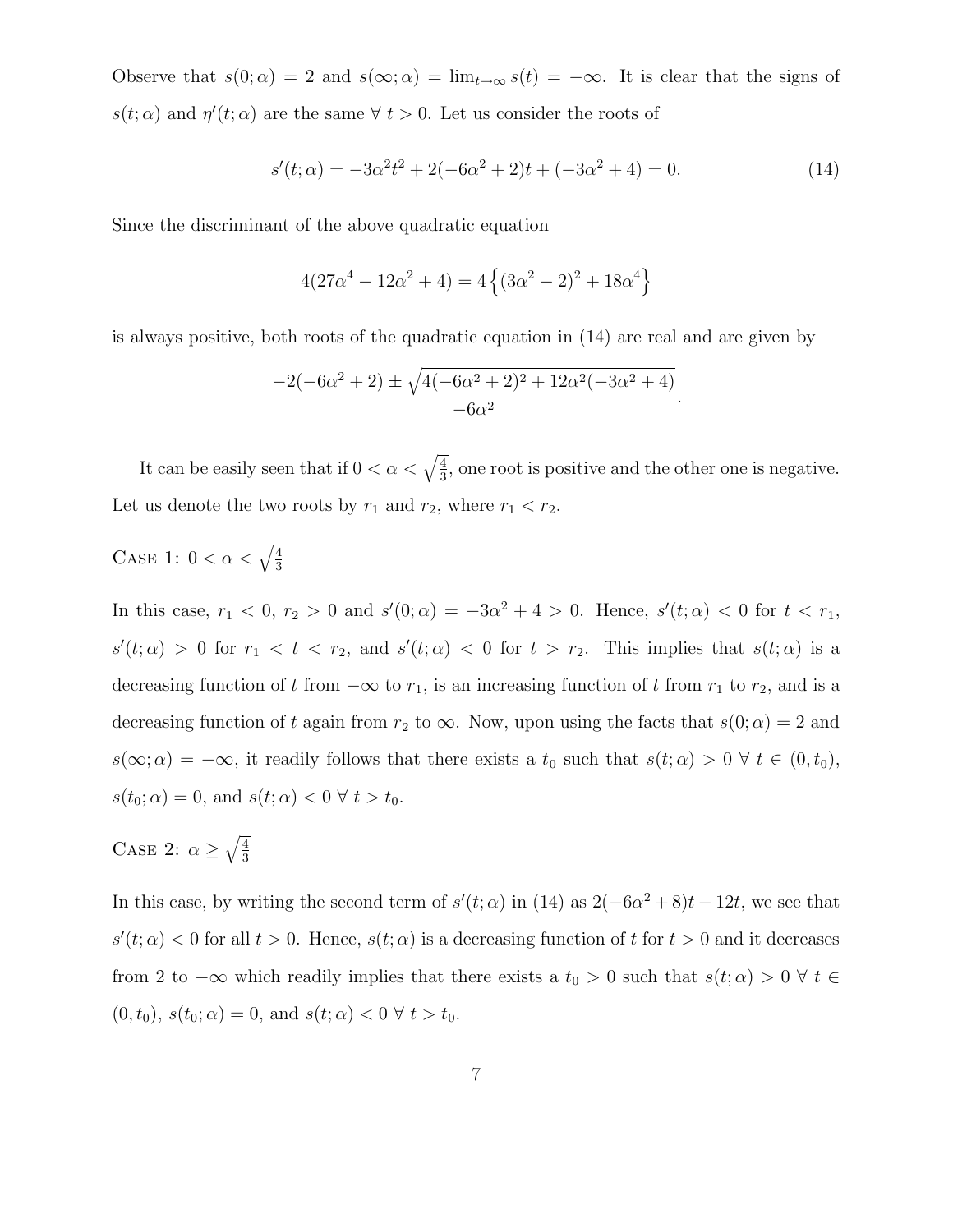The proof of this lemma is then completed upon using Lemma 1.

LEMMA 3: For  $\alpha > 0$ , the hazard function of the BS distribution is indeed an upside down function.

PROOF: Note that it is enough to prove that  $\lim_{t\to 0} h(t;\alpha) = 0$ . From (13), we have

$$
h(t; \alpha) = \frac{\frac{\epsilon'(t)}{\alpha} \phi(\frac{\epsilon(t)}{\alpha})}{\Phi(-\frac{\epsilon(t)}{\alpha})}.
$$

Since  $\lim_{t\to 0} \Phi(-\frac{\epsilon(t)}{\alpha})$  $\frac{\partial(t)}{\partial a}$  = 1, we consider only the numerator of  $h(t; \alpha)$ . Note that

$$
\frac{1}{\alpha}\epsilon'(t) \phi\left(\frac{\epsilon(t)}{\alpha}\right) = ke^{-\frac{(\epsilon(t))^2}{2\alpha^2}}(t^{-\frac{1}{2}} + t^{-\frac{3}{2}}),
$$

where  $k$  is a positive constant. Now consider

$$
\lim_{t \to 0} \left[ \ln \left( e^{-\frac{(\epsilon(t))^2}{2\alpha^2}} t^{-\frac{1}{2}} \right) \right] = \lim_{t \to 0} \left[ -\frac{(\epsilon(t))^2}{2\alpha^2} - \frac{1}{2} \ln t \right] = \lim_{t \to 0} \frac{1}{2\alpha^2} \left[ -t - t^{-1} + 2 - \alpha^2 \ln t \right] = -\infty.
$$

Therefore,

$$
\lim_{t \to 0} \left[ e^{-\frac{(\epsilon(t))^2}{2\alpha^2}} t^{-\frac{1}{2}} \right] = 0.
$$

Similarly, it can be shown that

$$
\lim_{t \to 0} \left[ e^{-\frac{(\epsilon(t))^2}{2\alpha^2}} t^{-\frac{3}{2}} \right] = 0
$$

which completes the proof of the lemma.

 $\triangle$ 

By combining all these results, we can now state the following result.

THEOREM 1: The hazard function of the BS distribution is an upside down function for all values of the shape parameter  $\alpha$ .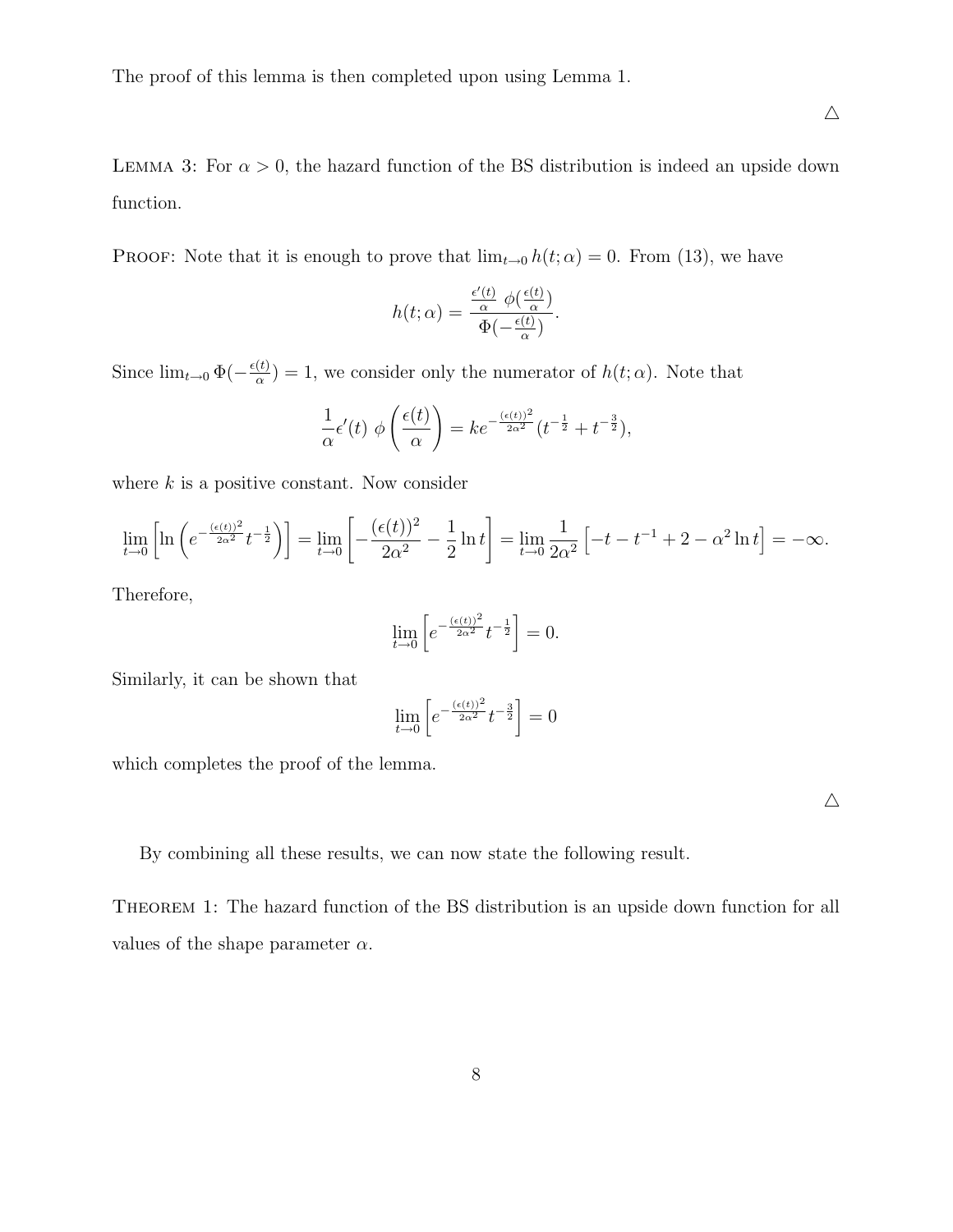

Figure 1: Hazard functions of the Birnbaum-Saunders distribution for different values of  $\alpha$ , when  $\beta = 1$ .

# 4 Change Point of the Hazard

In the preceding section, we established that the hazard function of the BS distribution is an upside down function. It is then of natural interest to study the change point of the hazard function.

Since  $\beta$  is the scale parameter, it is evident that if  $c_{\alpha,\beta}$  is the change point of  $h(t; \alpha, \beta)$ , then

$$
c_{\alpha,\beta} = \beta \ c_{\alpha,1}.
$$

For this reason, we assume  $\beta = 1$  (without loss of any generality) for the remainder of this section, and for notational simplicity we denote  $c_{\alpha,1}$  by  $c_{\alpha}$ . In Figure 1, we have presented plots of the hazard function of the BS distribution for different values of  $\alpha$ . Note that the change point  $c_{\alpha}$  is a decreasing function of  $\alpha$ , which can be obtained as the solution of the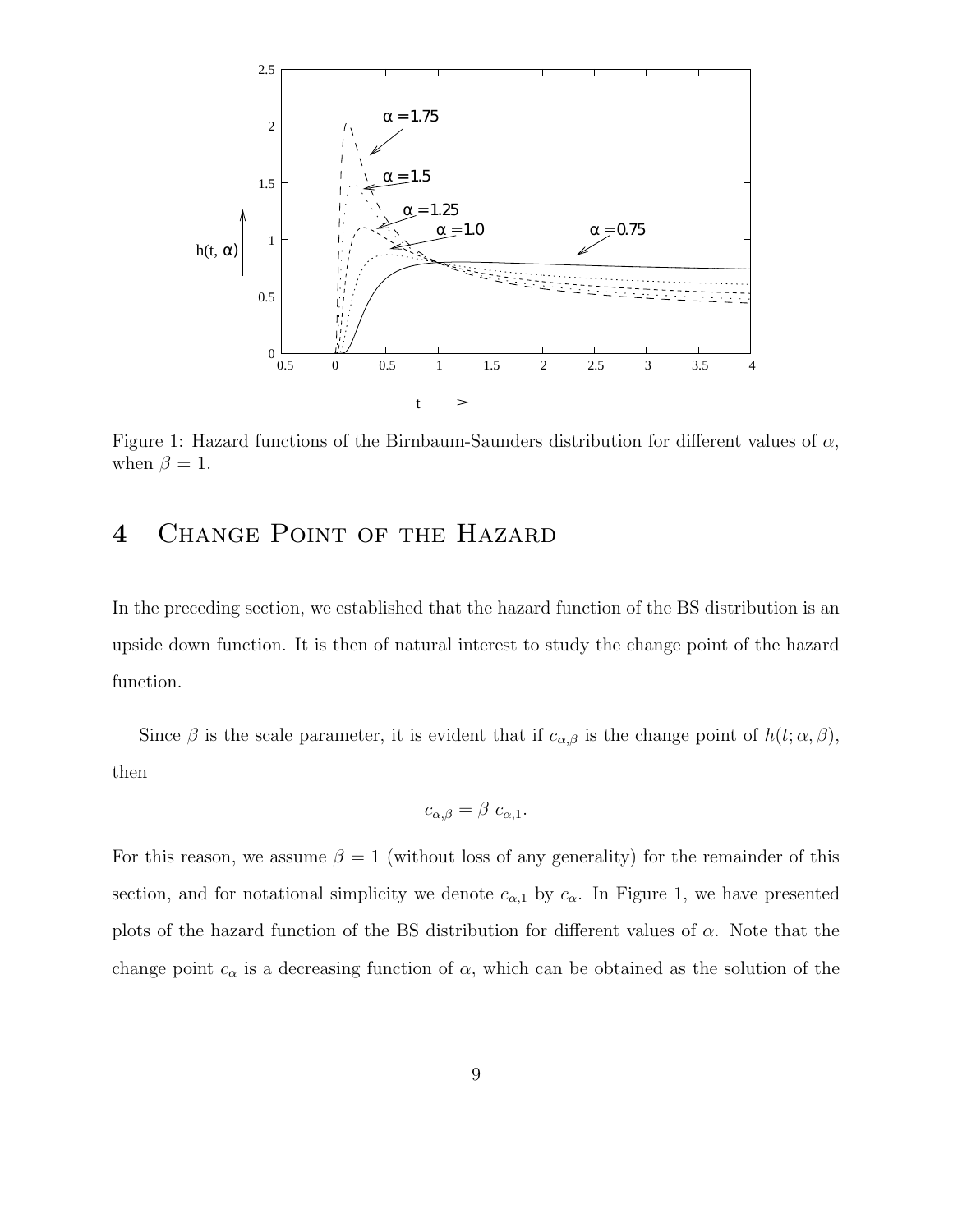| $\alpha$ | $c_{\alpha}$ | $\alpha$ $c_{\alpha}$ |                                                                                                                                | $\mathsf{I}\alpha$ | $c_{\alpha}$ | $\alpha$ $c_{\alpha}$ | $\mathsf{u} \alpha$ |  |
|----------|--------------|-----------------------|--------------------------------------------------------------------------------------------------------------------------------|--------------------|--------------|-----------------------|---------------------|--|
|          |              |                       |                                                                                                                                |                    |              |                       |                     |  |
|          |              |                       | $\mid 0.7 \mid 1.5233 \parallel 1.1 \mid 0.3981 \parallel 1.5 \mid 0.1850 \parallel 1.9 \mid 0.1083 \parallel 2.3 \mid 0.0716$ |                    |              |                       |                     |  |
|          |              |                       | $\mid$ 0.8 $\mid$ 0.9923 $\mid$ 1.2 $\mid$ 0.3180 $\mid$ 1.6 $\mid$ 0.1594 $\mid$ 2.0 $\mid$ 0.0968 $\mid$ 2.4 $\mid$ 0.0654   |                    |              |                       |                     |  |
|          |              |                       | $\mid 0.9 \mid 0.6950 \parallel 1.3 \mid 0.2605 \parallel 1.7 \mid 0.1388 \parallel 2.1 \mid 0.0870 \parallel 2.5 \mid 0.0599$ |                    |              |                       |                     |  |

Table 1: Values of  $c_{\alpha}$  for different choices of  $\alpha$ 

following non-linear equation;

$$
\Phi\left(-\frac{1}{\alpha}\epsilon(t)\right)\left\{-\left(\epsilon'(t)\right)^2\epsilon(t) + \alpha^2\epsilon''(t)\right\} + \alpha\phi\left(-\frac{1}{\alpha}\epsilon(t)\right)\left(\epsilon'(t)\right)^2 = 0. \tag{15}
$$

There is no explicit solution for Eq. (15), and so it needs to be determined by numerical methods. In Table 1, we have presented the values of  $c_{\alpha}$  for different choices of  $\alpha$ . It should be mentioned that the calculation of  $c_{\alpha}$  from (15) is not difficult for large values of α. Standard root solving technique like Newton-Raphson method works very well. But for smaller values of  $\alpha$ , finding  $c_{\alpha}$  is extremely difficult. As  $\alpha$  approaches zero,  $c_{\alpha}$  approaches infinity. Particularly, it is observed that for  $\alpha < 0.5$ , the numerical solution of (15) is very unstable, and so extreme care is needed to calculate  $c_{\alpha}$  in this case. The standard root solving methods do not work. The problem can be avoided by using Mills' ratio available in the literature; see, for example, Pinelis [21]. It is not attempted here, as  $\alpha$  approaches zero, the shape of the PDF of the Birnbaum-Saunders distribution becomes symmetric and degenerate at the scale parameter, and one may prefer to use some other symmetric distribution rather than a Birnbaum-Saunders distribution. Since Birnbaum-Saunders distribution is usually used to model skewed data, it will not be common in practice to have  $\alpha$  close to zero.

Since  $c_{\alpha}$  does not have a closed-form expression, we seek to obtain a functional approximation of  $c_{\alpha}$  as a function of  $\alpha$ . Using Box-Cox type transformation, it was observed that  $c_{\alpha}^{-\frac{1}{2}}$  is approximately a linear function of  $\alpha$  and so a reasonably good approximation of  $c_{\alpha}$ ,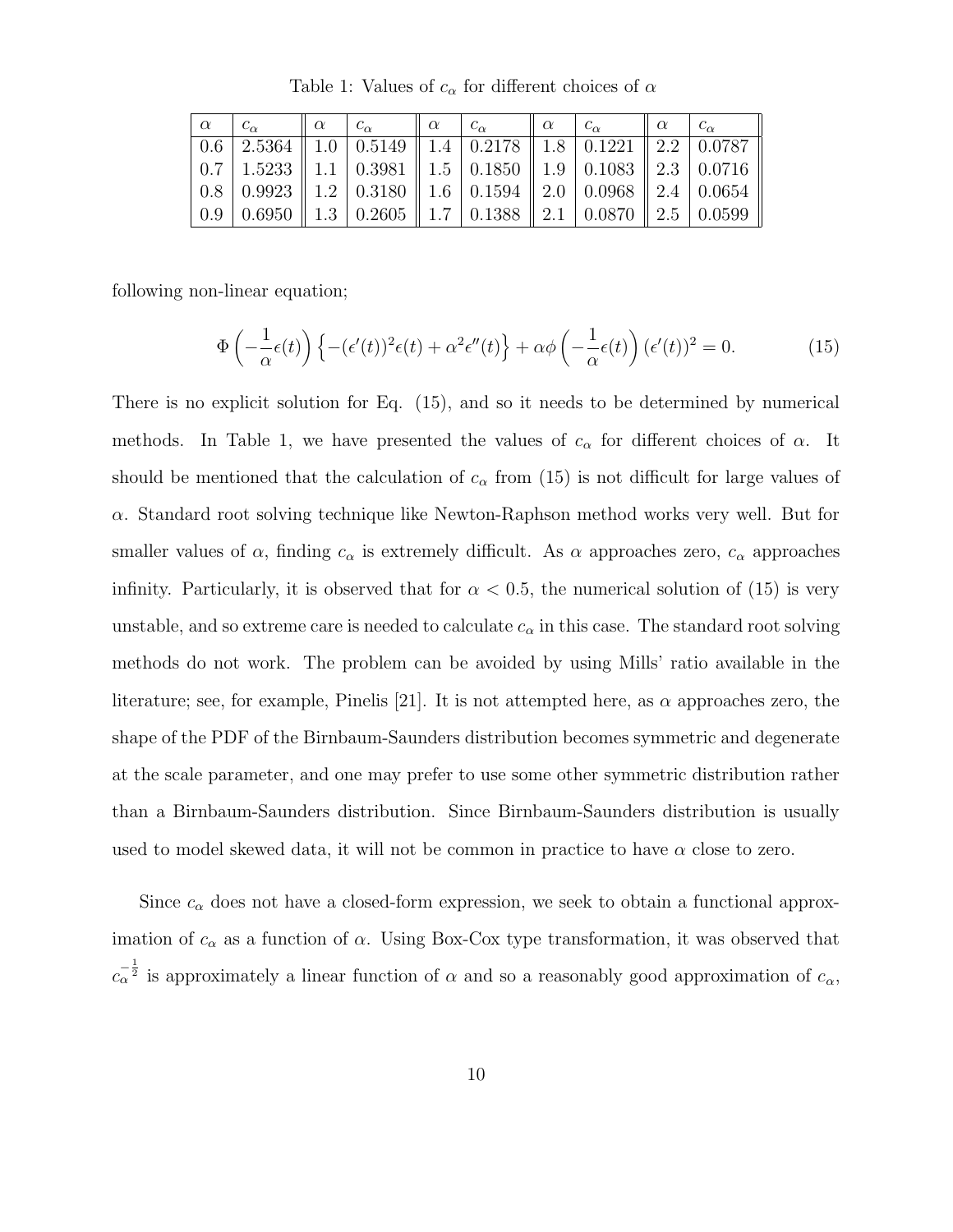

Figure 2: The change points and the approximate change points of the hazard functions of the Birnbaum-Saunders distribution for different values of  $\alpha$ , when  $\beta = 1$ .

say  $\tilde{c}_{\alpha}$ , as a function of  $\alpha$  is given by

$$
\tilde{c}_{\alpha} = \frac{1}{(-0.4604 + 1.8417\alpha)^2},\tag{16}
$$

for  $\alpha >$ 0.4604 1.8417  $= 0.25$ . It is observed that for  $\alpha > 0.6$ , the approximation in (16) works very well. Since the computation of  $c_{\alpha}$  itself is very difficult for  $0.25 < \alpha < 0.5$ , it makes it difficult to find a reasonable approximation of  $c_{\alpha}$  in that range. Plots of  $c_{\alpha}$  and  $\tilde{c}_{\alpha}$  against  $\alpha$ are presented in Figure 2 where from it is observed that the approximation in (16) is quite accurate whenever  $\alpha$  is not very small.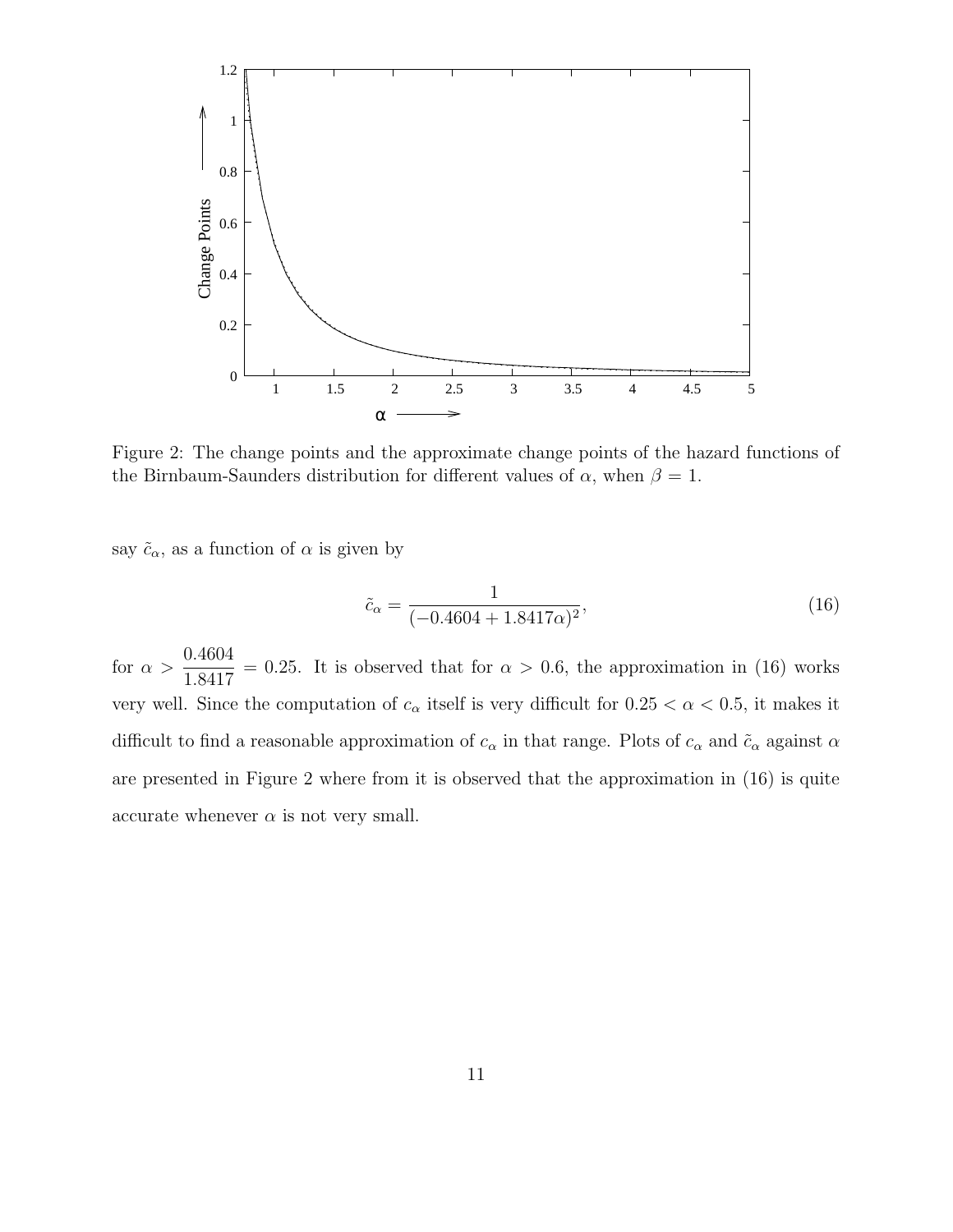# 5 Estimation of the Change Point

In this section, we propose different estimators for the change point  $c_{\alpha,\beta}$  of the hazard function  $h(t, \alpha, \beta)$  of the BS distribution, where

$$
h(t, \alpha, \beta) = \frac{f(t; \alpha, \beta)}{1 - F(t; \alpha, \beta)} = \frac{\frac{1}{\sqrt{2\pi}\alpha} \epsilon'(\frac{t}{\beta}) e^{-\frac{1}{2\alpha^2} \epsilon^2(\frac{t}{\beta})}}{\Phi\left(-\frac{\epsilon(\frac{t}{\beta})}{\alpha}\right)}.
$$
(17)

For this purpose, we use the modified moment estimators (MMEs) and the bias-corrected modified moment estimators (BCMMEs) of  $\alpha$  and  $\beta$  discussed by Ng *et al.* [18]. These authors observed that the MMEs are very simple to use and that they behave very much like maximum likelihood estimators (MLEs). They are also slightly biased, like the MLEs, in the case of small sample sizes and for this reason the bias-corrected estimators were proposed. The BCMMEs were shown to be good estimators in terms of both bias and variance. More importantly, as aptly mentioned by  $Ng$  *et al.* [18], both these estimators are very simple to implement as they do not require any non-linear root solving procedure as needed by the MLEs.

Let  $t_1, \dots, t_n$  be a random sample of size n from the BS distribution with PDF as in (2). Let

$$
s = \frac{1}{n} \sum_{i=1}^{n} t_i
$$
 and 
$$
r = \left[ \frac{1}{n} \sum_{t=1}^{n} \frac{1}{t_i} \right]^{-1}
$$

denote the sample arithmetic and harmonic means, respectively. Then, the MMEs of  $\alpha$  and  $\beta$  are given by

$$
\hat{\alpha} = \left(2\left[\left(\frac{s}{r}\right)^{\frac{1}{2}} - 1\right]\right)^{\frac{1}{2}} \quad \text{and} \quad \hat{\beta} = (sr)^{\frac{1}{2}},
$$

and the BCMMEs are given by

$$
\tilde{\alpha} = \left(\frac{n}{n-1}\right)\hat{\alpha}
$$
 and  $\tilde{\beta} = \left(1 + \frac{\tilde{\alpha}^2}{4n}\right)^{-1}\hat{\beta};$ 

see Ng, Kundu and Balakrishnan [18]. We, therefore, propose to estimate  $c_{\alpha,\beta}$  by  $c_{\hat{\alpha},\hat{\beta}}$  or  $c_{\tilde{\alpha},\tilde{\beta}}$ . For simplicity, we shall call  $c_{\hat{\alpha}, \hat{\beta}}$  and  $c_{\tilde{\alpha}, \tilde{\beta}}$  as the MME and BCMME of  $c_{\alpha, \beta}$ , respectively. In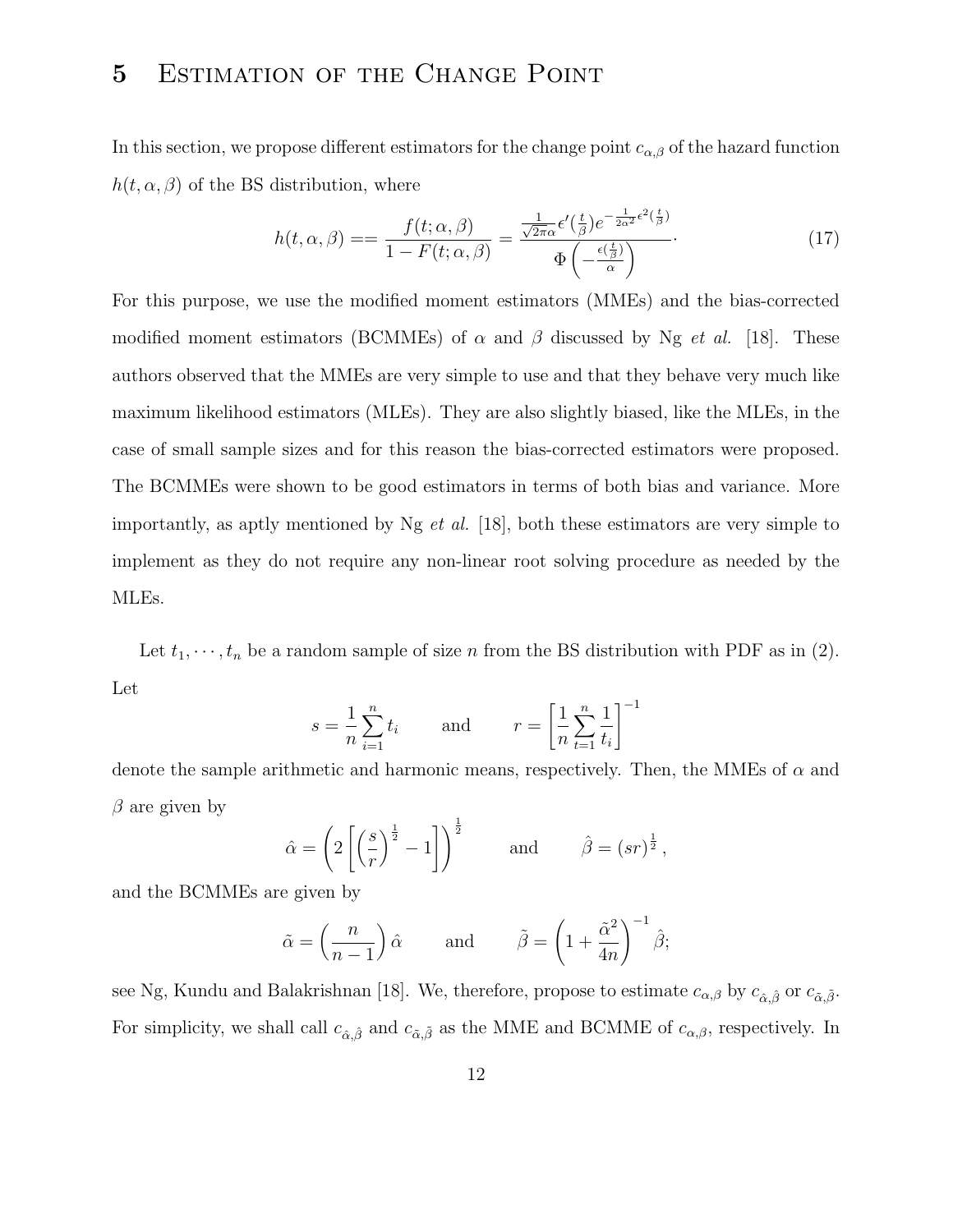a similar vein,  $\tilde{c}_{\alpha}$  in (16) can be used in conjunction with MMEs and BCMMEs of  $\alpha$  and  $\beta$  to produce approximate MME (AMME) and approximate BCMME (ABCMME) of  $c_{\alpha,\beta}$ as  $\hat{\beta} \tilde{c}_{\hat{\alpha}}$  and  $\tilde{\beta} \tilde{c}_{\hat{\alpha}}$ , respectively. The asymptotic distributions of all these estimators can be derived by using delta method, and the details are presented in the Appendix.

### **6** SIMULATION RESULTS

We carried out Monte Carlo simulations in order to compare the performance of all the estimators proposed in the preceding section. We used several different sample sizes and parameter values. All the computations were performed using RAN2 random deviate generator of Press et al. [22], and the programs were written in FORTRAN-77.

The sample sizes considered were  $n = 10, 15, 25, 50$  and the shape parameter was taken as  $\alpha = 0.75, 1.00, 1.50,$  and 2.00. In all cases, we set the scale parameter  $\beta = 1$ . We used 1,000 replications to estimate the change point  $c_{\alpha}$  by using the MME, BCMME, AMME and ABCMME methods. The values of the average and variance of all estimates were computed and these are reported in Table 2, wherein the the true value of  $c_{\alpha}$  [determined numerically from (15)] are also presented for comparison purposes.

From the values in Table 2, it is clear that both bias and variance of all estimators decrease when the sample size increases, as one would expect. When the sample size is very small, say  $n = 10$ , then none of the methods work satisfactorily. While all the methods overestimate  $c_{\alpha}$  generally, the BCMME and ABCMME seem to possess smaller bias and variance than the MME and AMME, respectively. Since the performance of the estimators BCMME and ABCMME are quite similar and that they can be computed explicitly without requiring the use of any non-linear equation solver, we recommend the use of ABCMME for estimating the change point of the hazard function of the BS distribution as it shows a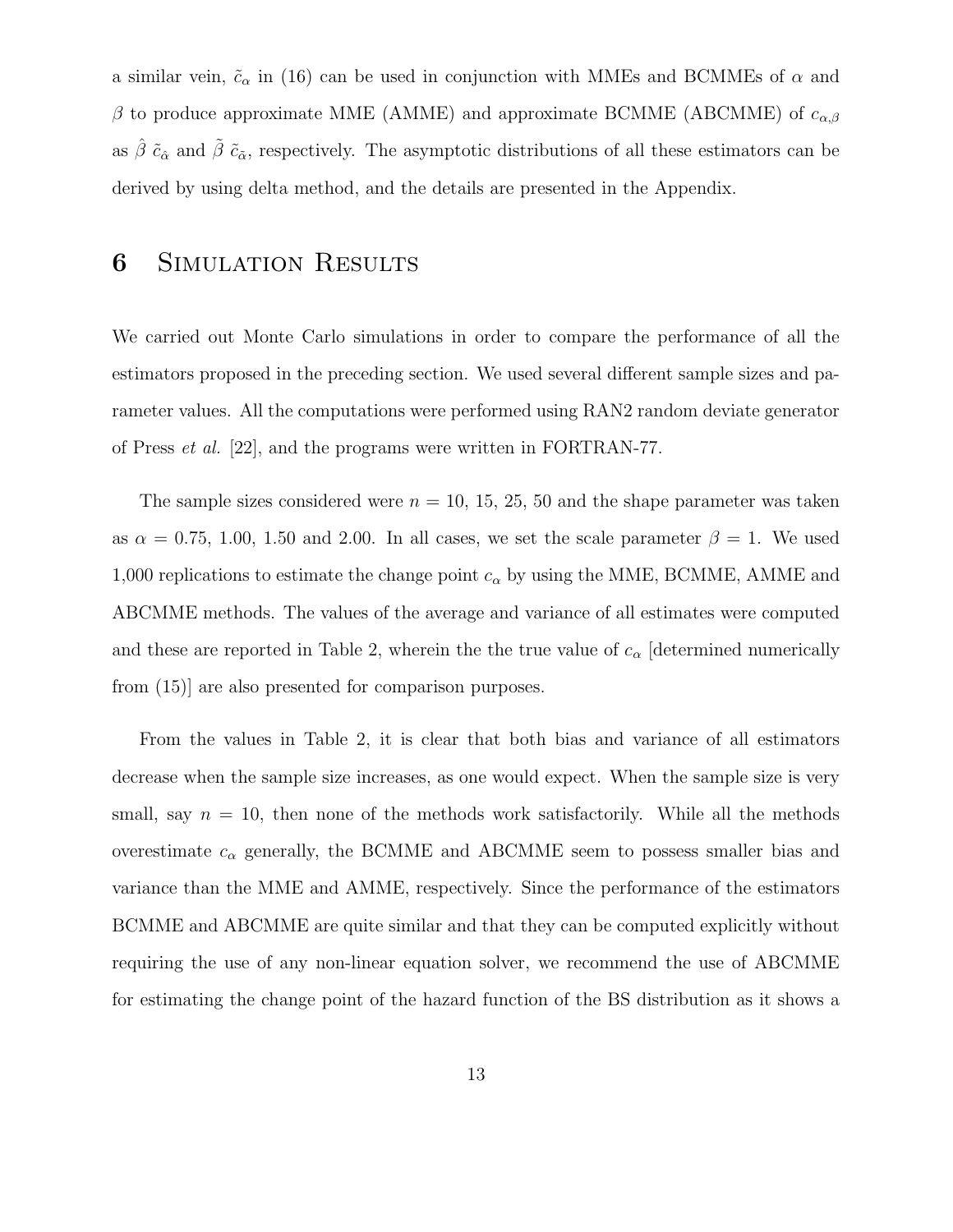| n  | $\alpha$ | $c_{\alpha}$ | MME            | <b>BCMME</b>   | <b>AMME</b>    | <b>ABCMME</b>               |
|----|----------|--------------|----------------|----------------|----------------|-----------------------------|
|    |          |              |                |                |                |                             |
| 10 | 0.75     | 1.2162       | 1.5980(0.7204) | 1.3381(0.6534) | 1.8891(0.8148) | 1.4141(0.6570)              |
|    | 1.00     | 0.5149       | 0.8315(0.2475) | 0.6000(0.1486) | 0.8385(0.2041) | 0.6082(0.1021)              |
|    | 1.50     | 0.1850       | 0.3097(0.0559) | 0.2273(0.0275) | 0.3148(0.0434) | 0.2303(0.0233)              |
|    | 2.00     | 0.0968       | 0.1551(0.0091) | 0.1515(0.0180) | 0.1595(0.0112) | 0.1345(0.0204)              |
| 15 | 0.75     | 1.2162       | 1.5284(0.5704) | 1.2801(0.3953) | 1.6194(0.5043) | 1.2898(0.2997)              |
|    | 1.00     | 0.5149       | 0.7615(0.1959) | 0.5920(0.1207) | 0.7230(0.1287) | 0.5873(0.0823)              |
|    | 1.50     | 0.1850       | 0.2679(0.0333) | 0.2154(0.0190) | 0.2703(0.0290) | 0.2068(0.0099)              |
|    | 2.00     | 0.0968       | 0.1389(0.0059) | 0.1265(0.0079) | 0.1376(0.0077) | 0.1164(0.0119)              |
| 25 | 0.75     | 1.2162       | 1.4690(0.4384) | 1.2518(0.3236) | 1.4390(0.3296) | $\overline{1.2601(0.2432)}$ |
|    | 1.00     | 0.5149       | 0.6596(0.1127) | 0.5683(0.0793) | 0.6479(0.0926) | 0.5736(0.0712)              |
|    | 1.50     | 0.1850       | 0.2290(0.0146) | 0.2022(0.0104) | 0.2292(0.0107) | 0.2031(0.0085)              |
|    | 2.00     | 0.0968       | 0.1198(0.0033) | 0.1091(0.0031) | 0.1194(0.0043) | 0.1047(0.0034)              |
| 50 | 0.75     | 1.2162       | 1.3714(0.2381) | 1.2376(0.0796) | 1.2969(0.1199) | 1.2159(0.1036)              |
|    | 1.00     | 0.5149       | 0.5773(0.0410) | 0.5402(0.0328) | 0.5837(0.0414) | 0.5442(0.0269)              |
|    | 1.50     | 0.1850       | 0.2037(0.0048) | 0.1920(0.0042) | 0.2057(0.0036) | 0.1937(0.0032)              |
|    | 2.00     | 0.0968       | 0.1061(0.0013) | 0.1000(0.0012) | 0.1059(0.0014) | 0.0992(0.0013)              |

Table 2: Values of average and variance of different estimators of  $c_{\alpha}$ 

For a given n, against each  $\alpha$ , the first figure represents the average value of the estimate and the figure inside the parentheses is the corresponding variance.

slightly better performance.

# 7 Illustrative Example

In this section, we illustrate the inferential results in preceding sections by analyzing a data set originally due to Bjerkedal [6], which has also been analyzed previously by Gupta et al. [13]. The data represent the survival times of guinea pigs injected with different doses of tubercle bacilli. It is known that guinea pigs have high susceptibility to human tuberculosis and that is why they were used in this study. Here, we are primarily concerned with the animals in the same cage that were under the same regimen. The regimen number is the common logarithm of the number of bacillary units in 0.5 ml. of challenge solution; i.e.,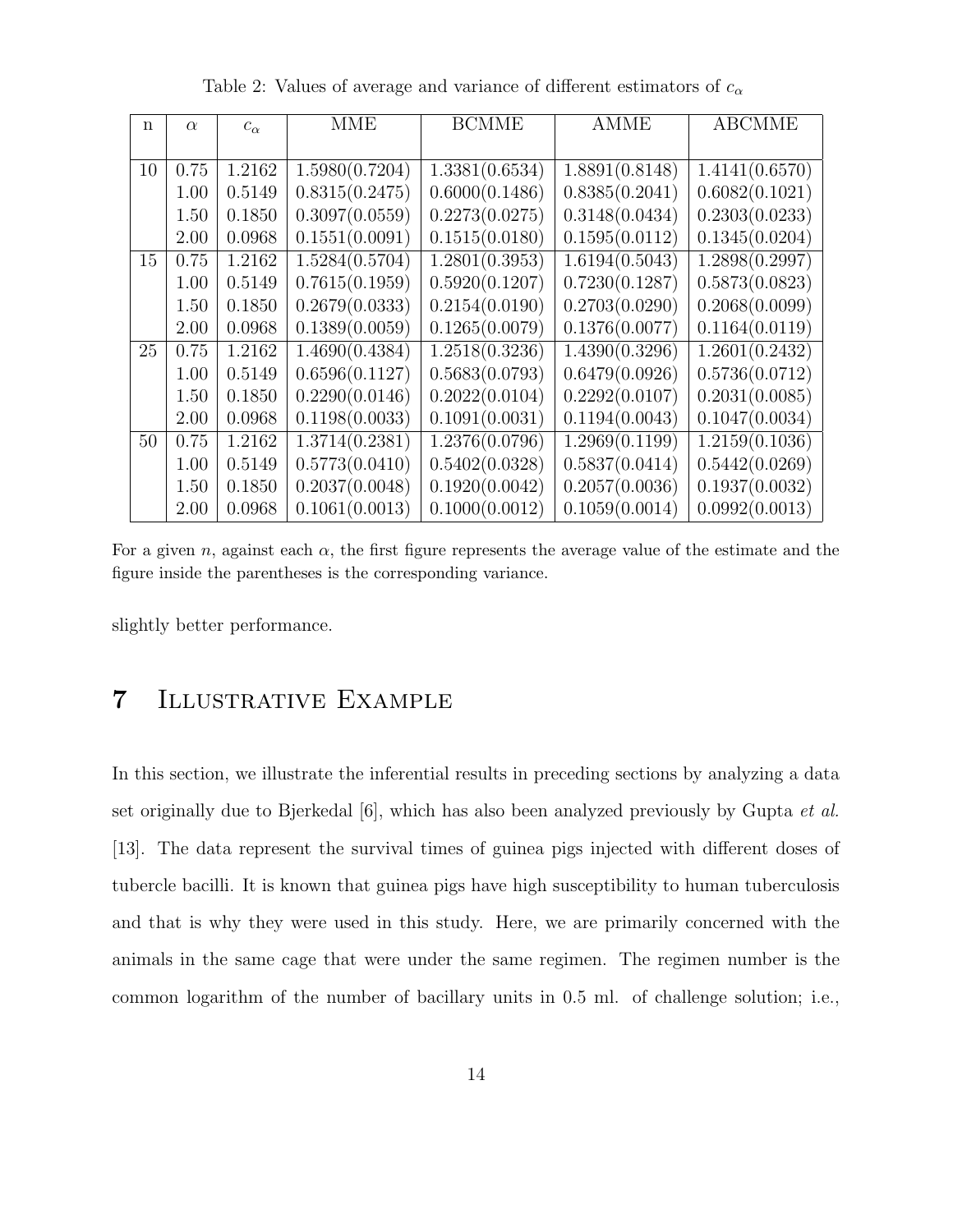

Figure 3: Histogram of the survival times of guinea pigs in Regimen 6.6 data

regimen 6.6 corresponds to  $4.0 \times 10^6$  bacillary units per 0.5 ml. (log  $(4.0 \times 10^6) = 6.6$ ).

Corresponding to regimen 6.6, there were 72 observations listed below:

12, 15, 22, 24, 24, 32, 32, 33, 34, 38, 38, 43, 44, 48, 52, 53, 54, 54, 55, 56, 57, 58, 58, 59, 60, 60, 60, 60, 61, 62, 63, 65, 65, 67, 68, 70, 70, 72, 73, 75, 76, 76, 81, 83, 84, 85, 87, 91, 95, 96, 98, 99, 109, 110, 121, 127, 129, 131, 143, 146, 146, 175, 175, 211, 233, 258, 258, 263, 297, 341, 341, 376.

The mean, standard deviation and the coefficient of skewness are calculated as 99.82, 80.55 and 1.80, respectively. The skewness measure indicates that the data are positively skewed. The histogram plot, presented in Figure 3, also supports this point. Moreover, Gupta *et* al. [13] observed that the empirical hazard function calculated from these data is unimodal. We, therefore, use the BS distribution to analyze these data. We determined the MMEs of  $\alpha$  and  $\beta$  as 0.7707 and 77.2931, respectively, and the BCMMEs as 0.7600 and 77.4525. The plots of empirical survival function and the fitted survival function are presented in Figure 4. They are nearly identical. Furthermore, the Kolmogorov-Smirnov (KS) distance between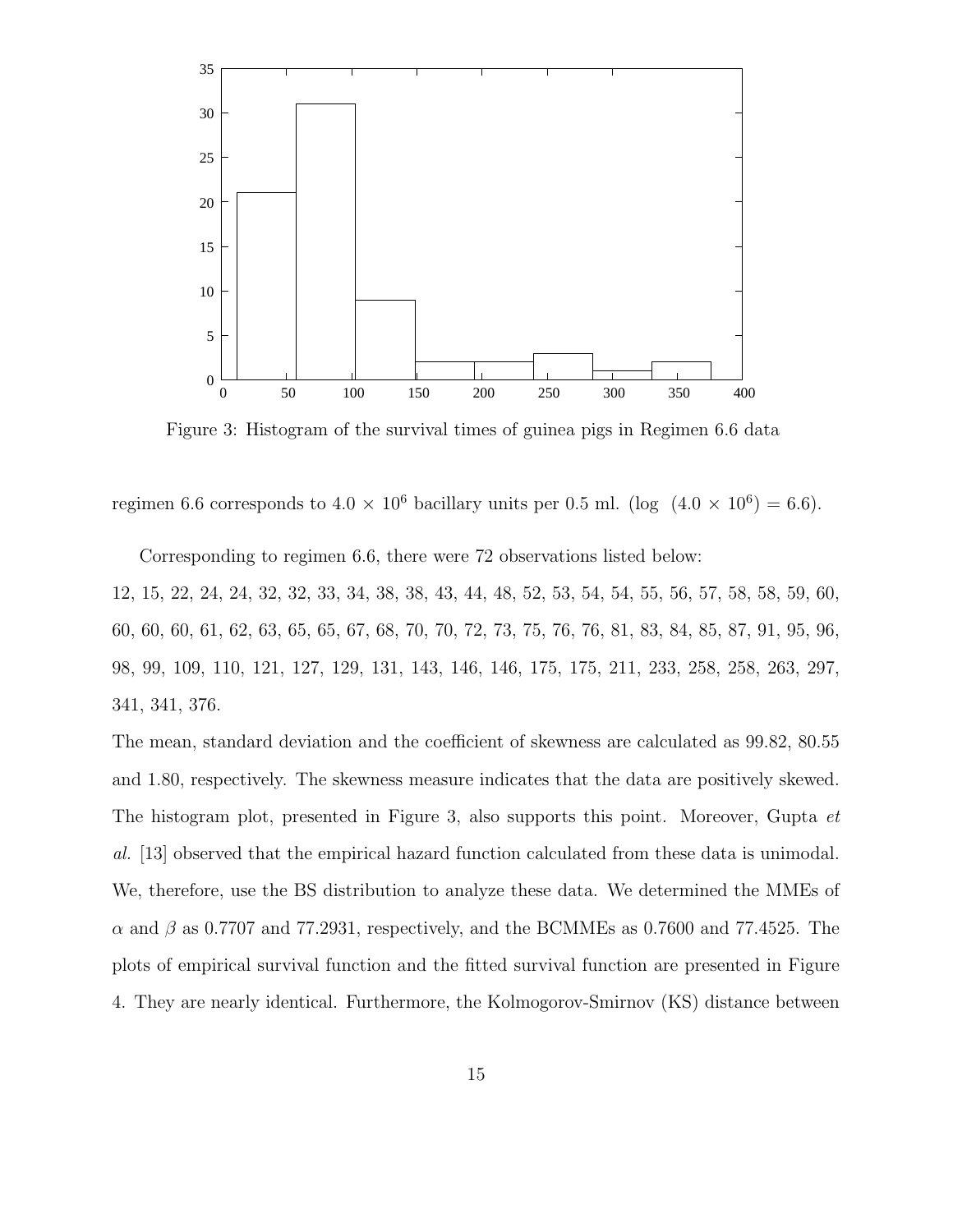

Figure 4: The empirical survival function and the fitted survival functions of the guinea pigs in Regimen 6.6 data

the empirical and fitted survival functions is found to be  $0.1044$  with the corresponding  $p$ value being 0.4125, which clearly suggests that the BS distribution provides a good fit to the Guinea pig data. The plots of the estimated hazard functions based on the MMEs and BCMMEs are presented in Figure 5. We also computed the MME and the AMME of the change point  $c_{\alpha,\beta}$  to be 90.30 and 87.80, respectively, and the corresponding 95% bootstrap confidence intervals to be (59.37, 137.55) and (59.31, 131.44). Similarly, we computed the BCMME and ABCMME to be 86.20 and 84.05, respectively, and the corresponding 95% bootstrap confidence intervals to be (57.84, 134.96) and (57.92, 128.61). As mentioned earlier, we observe the results obtained by the two methods to be quite close.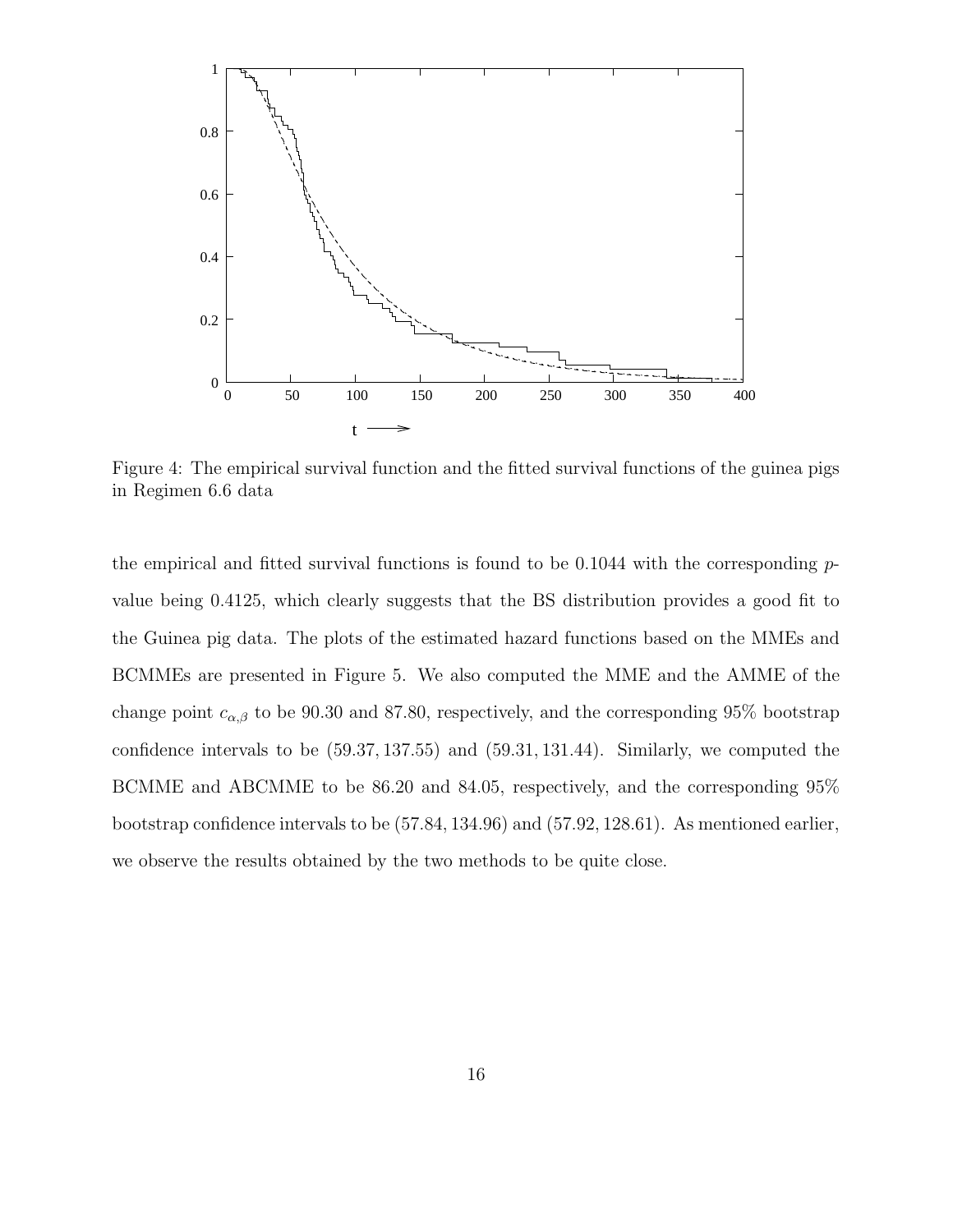

Figure 5: The estimated hazard functions based on MMEs and BCMMEs

### 8 CONCLUSIONS

In this paper, we have shown that the hazard function of the two-parameter BS distribution is unimodal (of upside down form). The change point in the hazard function can be obtained as a solution of a non-linear equation. We have provided an approximation to this change point and have shown that the approximation works very well whenever the shape parameter is not too small. We have proposed different methods for estimating the change point and have compared their performance through Monte Carlo simulations. We have demonstrated that both BCMME and ABCMME perform well, and since ABCMME is a simple explicit estimator, we have recommended its usage for the estimation of change point. We have derived the asymptotic distribution of all the estimators and because of their complexity, we have used bootstrap confidence intervals for data analysis.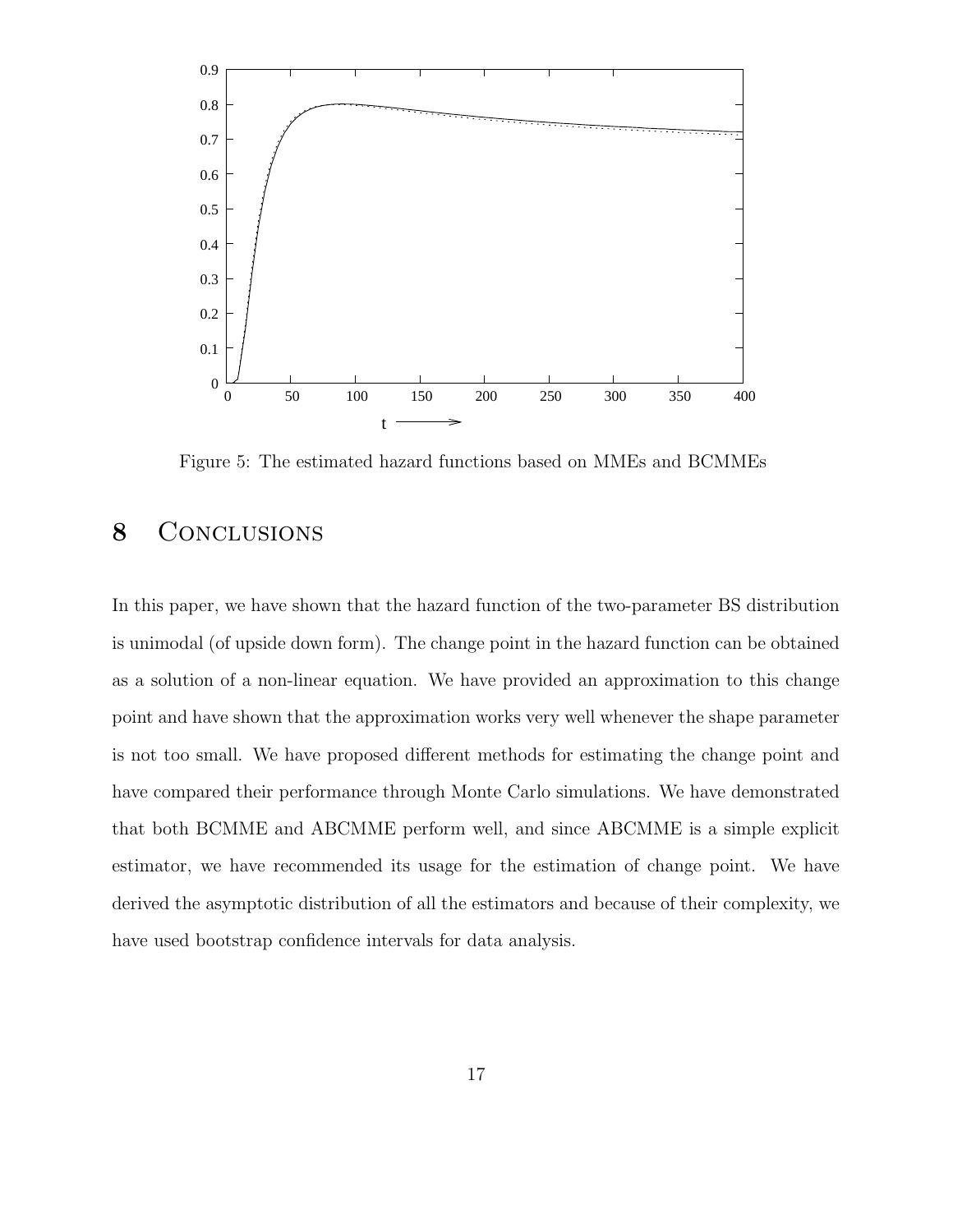# Appendix

Here, we derive the asymptotic distributions of the estimates  $c_{\alpha,\beta}$  by  $c_{\hat{\alpha},\hat{\beta}}$  and  $c_{\tilde{\alpha},\tilde{\beta}}$ , which can be used to construct confidence intervals for the unknown change point  $c_{\alpha,\beta}$ . Ng et al. [18] showed that the asymptotic joint distribution of  $\hat{\alpha}$  and  $\hat{\beta}$  is bivariate normal

$$
\left(\begin{array}{c}\hat{\alpha} \\ \hat{\beta}\end{array}\right) \sim N\left[\left(\begin{array}{c}\alpha \\ \beta\end{array}\right), \left(\begin{array}{cc}\frac{\alpha^2}{2n} & 0 \\ 0 & \frac{(\alpha\beta)^2}{n} \left(\frac{1+\frac{3}{4}\alpha^2}{(1+\frac{1}{2}\alpha^2)^2}\right)\end{array}\right)\right].
$$

From this distributional result, the asymptotic distribution of  $c_{\hat{\alpha},\hat{\beta}}$  can be obtained by employing the standard delta-method. It can be shown that it is univariate normal

$$
c_{\hat{\alpha},\hat{\beta}} \sim N(c_{\alpha,\beta}, \frac{A}{n}),
$$

where

$$
A = \frac{\alpha^2}{2} \left( \frac{\frac{\partial^2 h(t, \alpha, \beta)}{\partial t \partial \alpha}}{\frac{\partial^2 h(t, \alpha, \beta)}{\partial t \partial t}} \right)^2 + (\alpha \beta)^2 \left( \frac{1 + \frac{3}{4} \alpha^2}{(1 + \frac{1}{2} \alpha^2)^2} \right) \left( \frac{\frac{\partial^2 h(t, \alpha, \beta)}{\partial t \partial \beta}}{\frac{\partial^2 h(t, \alpha, \beta)}{\partial t \partial t}} \right)^2.
$$
(18)

Ng et al. [18] also showed that the asymptotic joint distribution of  $\tilde{\alpha}$  and  $\tilde{\beta}$  is bivariate normal

$$
\begin{pmatrix}\n\tilde{\alpha} \\
\tilde{\beta}\n\end{pmatrix}\n\sim N\left[\begin{pmatrix}\n\alpha \\
\beta\n\end{pmatrix},\n\begin{pmatrix}\n\frac{n\alpha^2}{2(n-1)^2} & 0 \\
0 & \frac{16n(\alpha\beta)^2}{(4n+\alpha^2)^2} \left(\frac{1+\frac{3}{4}\alpha^2}{(1+\frac{1}{2}\alpha^2)^2}\right)\n\end{pmatrix}\right]
$$

using which the asymptotic distribution of  $c_{\tilde{\alpha},\tilde{\beta}}$  can be shown to be univariate normal as follows:

$$
c_{\tilde{\alpha},\tilde{\beta}} \sim N(c_{\alpha,\beta}, \frac{B}{n}),
$$

where

$$
B = \frac{\alpha^2 n^2}{2(n-1)^2} \left( \frac{\frac{\partial^2 h(t, \alpha, \beta)}{\partial t \partial \alpha}}{\frac{\partial^2 h(t, \alpha, \beta)}{\partial t \partial t}} \right)^2 + \frac{(\alpha \beta)^2}{(1 + \frac{\alpha^2}{4n})^2} \left( \frac{1 + \frac{3}{4} \alpha^2}{(1 + \frac{1}{2} \alpha^2)^2} \right) \left( \frac{\frac{\partial^2 h(t, \alpha, \beta)}{\partial t \partial \beta}}{\frac{\partial^2 h(t, \alpha, \beta)}{\partial t \partial t}} \right)^2.
$$
(19)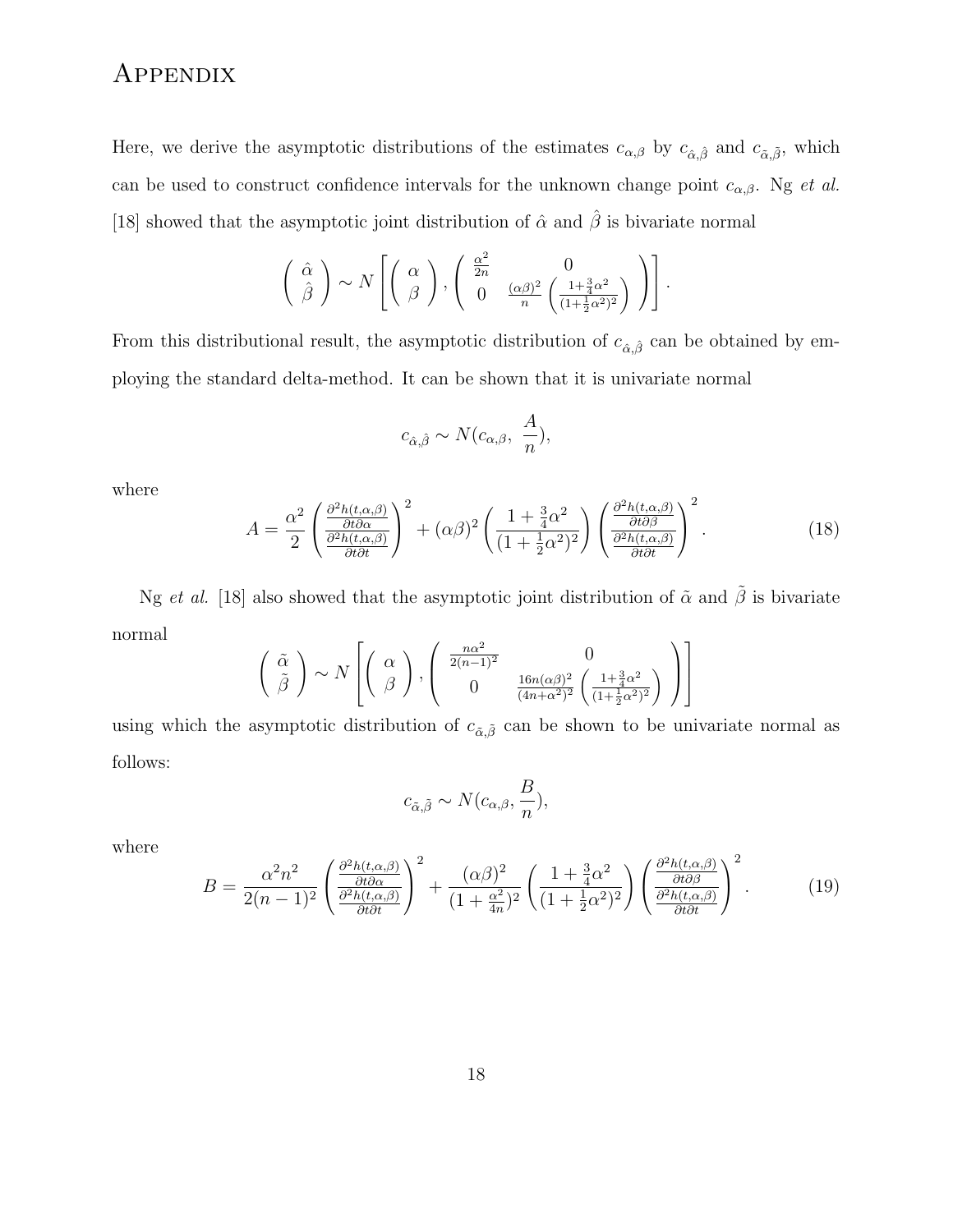#### Acknowledgements

The authors would like to thank two referees and the associate editor for their constructive comments and suggestions which led to a considerable improved on an earlier version of this paper.

### References

- [1] Badar, M. G. and Priest, A. M. (1982). "Statistical aspects of fiber and bundle strength in hybrid composites", Progress in Science and Engineering Composites, Hayashi, T., Kawata, K. and Umekawa, S. (Eds.), ICCM-IV, Tokyo, 1129-1136.
- [2] Balakrishnan, N., Leiva, V., Lopez, J. (2007), "Acceptance sampling plans from truncated life tests based on the generalized Birnbaum-Saunders distribution", Communications in Statistics – Simulation and Computation, vol. 36, 643-656.
- [3] Bennett, S. (1983). "Logistic regression model for survival data", Applied Statistics, vol. 32, 165-171.
- [4] Birnbaum, Z. W. and Saunders, S. C. (1969). "A new family of life distribution", Journal of Applied Probability, vol. 6, 319-327.
- [5] Birnbaum, Z. W. and Saunders, S. C. (1969). "Estimation for a family of life distributions with applications to fatigue", *Journal of Applied Probability*, vol. 6, 328-347.
- [6] Bjerkedal, T. (1960). "Acquisition of resistance in guinea pigs infected with different doses of virulent tubercle bacilli", American Journal of Hygiene, vol. 72, 130-148.
- [7] Chang, D. S. and Tang, L. C. (1993). "Reliability bounds and critical time for the Birnbaum–Saunders distribution", IEEE Transactions on Reliability, vol. 42, 464-469.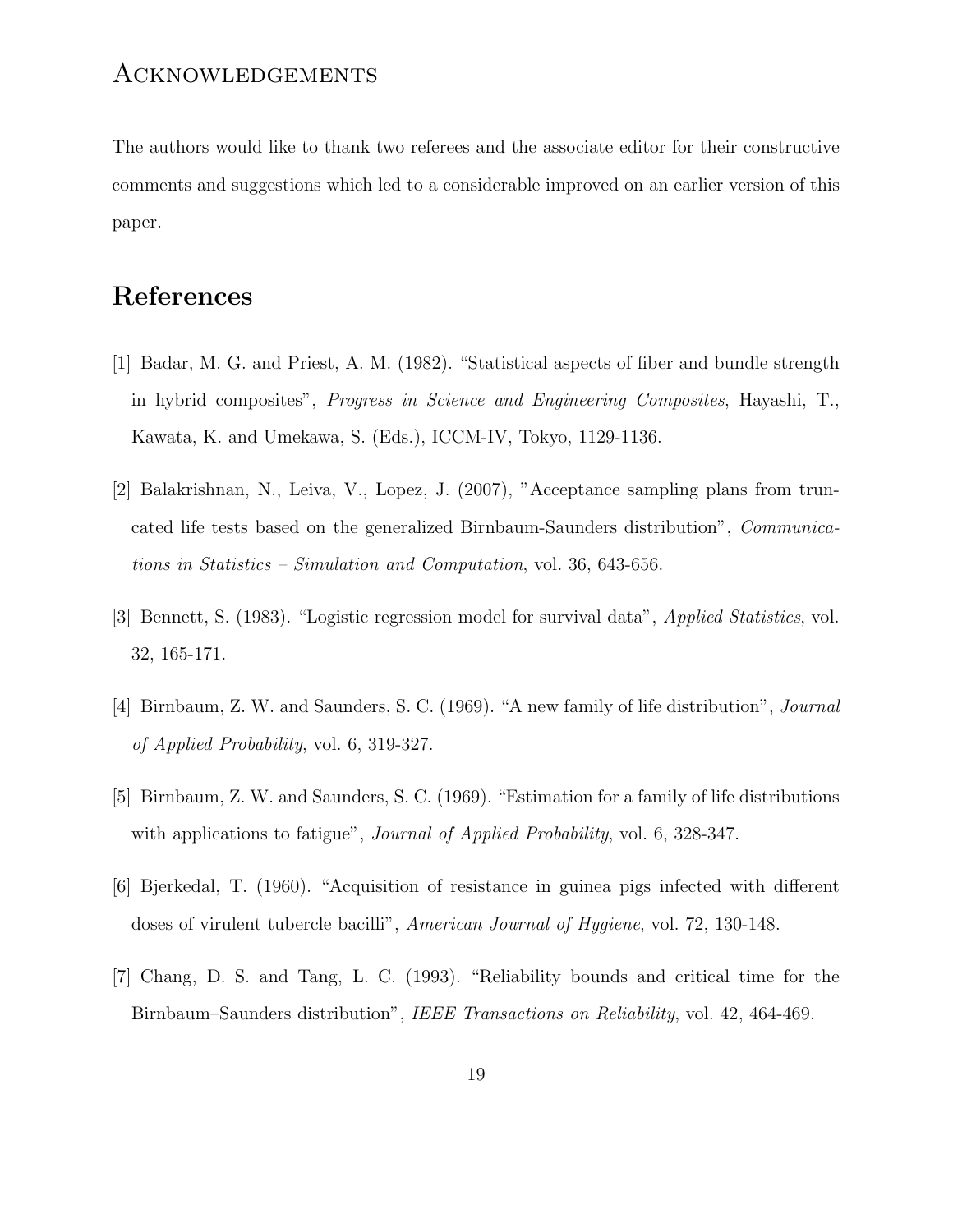- [8] Chang, D. S. and Tang, L. C. (1994). "Percentile bounds and tolerance limits for the Birnbaum–Saunders distribution", Communications in Statistics – Theory and Methods, vol. 23, 2853-2863.
- [9] Desmond, A. F. (1985). "Stochastic models of failure in random environments", Canadian Journal of Statistics, vol. 13, 171-183.
- [10] Dupuis, D. J. and Mills, J. E. (1998). "Robust estimation of the Birnbaum–Saunders distribution", *IEEE Transactions on Reliability*, vol. 47, 88-95.
- [11] From, S.G., Li, L.X. (2006). "Estimation of the parameters of the Birnbaum-Saunders distribution", Communications in Statistics – Theory and Methods, vol. 35, 2157-2169.
- [12] Glaser, R. A. (1980). "Bathtub and related failure rate characterization", Journal of the American Statistical Association, vol. 75, 667-672.
- [13] Gupta, R. C., Kannan, N. and RayChoudhuri, A. (1997). "Analysis of log-normal survival data", Mathematical Biosciences, vol. 139, 103-115.
- [14] Johnson, N. L., Kotz, S. and Balakrishnan, N. (1995). Continuous Univariate Distributions – Vol. 2, Second edition, John Wiley & Sons, New York.
- [15] Langlands, A. O., Pocock, S. J., Kerr, G. R. and Gore, S. M. (1979). "Long term survival of patients with breast cancer: A study of the curability of the disease", British Medical Journal, vol. 17, 1247-1251.
- [16] Lemonte, A.J., Cribari-Neto, F., Vasconcellos, K.L.P. (2007). "Improved statistical inference for the two-parameter Birnbaum-Saunders distribution", Computational Statistics  $\mathcal{O}$  Data Analysis, vol. 51, 4656-4681.
- [17] Mann, N. R., Schafer, R. E., and Singpurwalla, N. D. (1974). Methods for Statistical Analysis of Reliability and Life Data, John Wiley & Sons, New York.